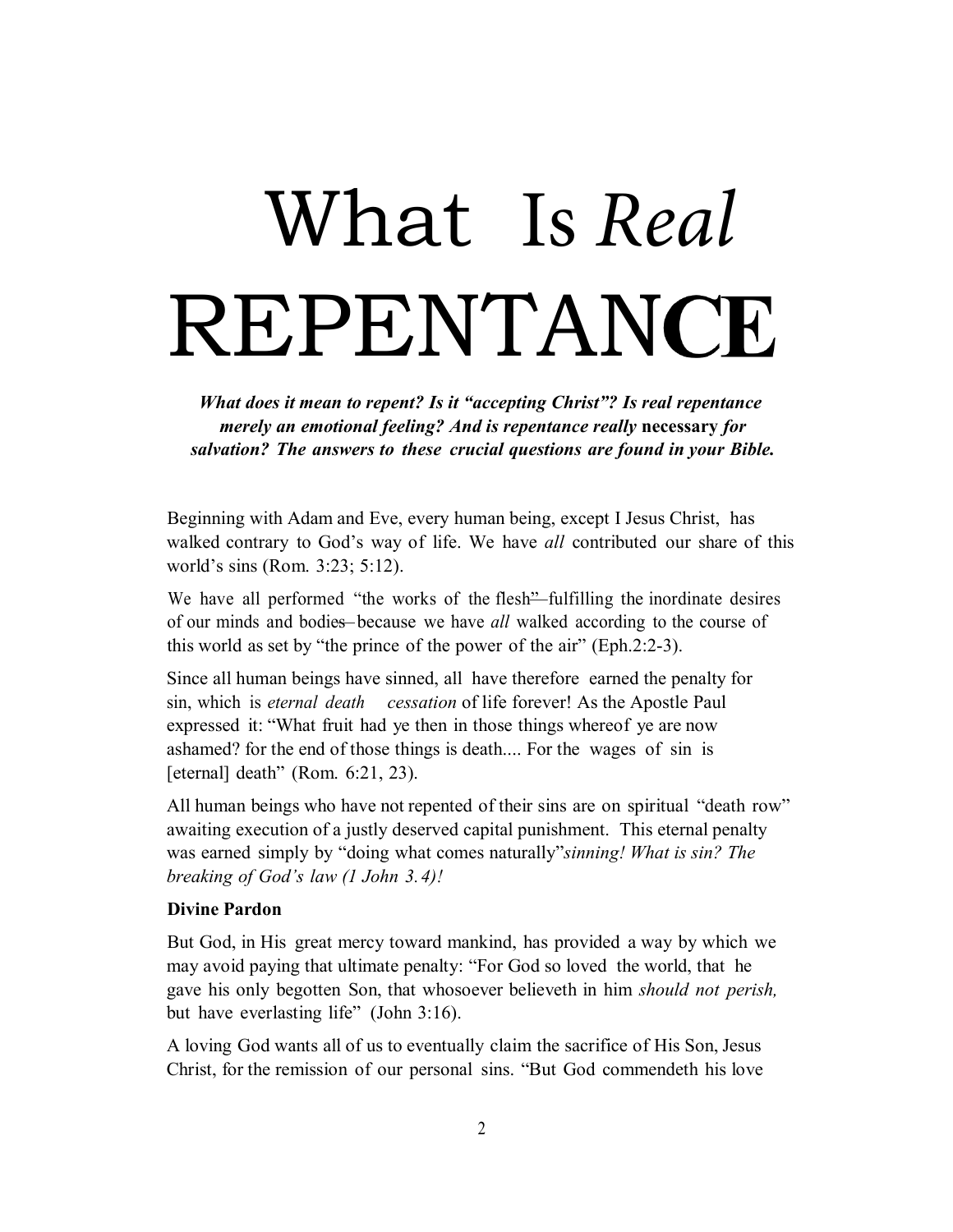toward us, in that, while we were yet sinners, Christ died for us. Much more then, being now justified by his blood, we shall be saved from wrath through him. For if, when we were enemies, we were reconciled to God by the death of his Son, much more, being reconciled, we shall be saved by his life" (Rom. 5:8-10).

There is only this *one way* to have our sins blotted out - one way to enter the Kingdom of God as a glorified member of the God Family. And this way involves *repentance!* 

Acts 2:38 summarizes the salvation process in just one verse. And the very first word of that crucial passage is *"Repent"!* Recall also that Jesus declared: "Except ye *repent,* ye shall all likewise perish" (Luke 13:3, 5). So repentance is a vital step to salvation.

But what is *real repentance* in God's sight, as revealed in His inspired Word? What does it involve —what must we do?

# **A Change of Direction**

*"Repent* ye therefore, and be *converted,* that your sins may be blotted out, ..." Peter told his listeners in Jerusalem (Acts 3:19).

God tells us there is something we must do before He will apply the sacrifice of Christ to pay the penalty of our sins. We must *demonstrate* that we no **longer wish to continue in the way of life that leads to eternal death.** We do so by *changing* our way of living. That *change of direction* is "repentance."

But what, exactly, do we repent of or change from?

*Sin!* 

**Actions and deeds which are contrary to God's law are "sin." Sin is the violation or transgression of any of God's commandments.** Notice the Biblical definition of sin: "Whosoever committeth sin transgresseth also the law: for *sin is the transgression of the law" (1* John 3:4).

To repent of sin, then, simply means to *change.* We turn from the way of selfindulgence and "get" to the way of "give." We turn from selfishness to selflessness. We turn from our way to God's way.

When we begin to demonstrate our heartfelt desire to change, and ask God to forgive our past way of life, He applies the sacrifice of Christ on our behalf. We are then forgiven and *freed* fr *om* the guilt and penalty of our past sins. The penalty of eternal death no longer hangs over our heads.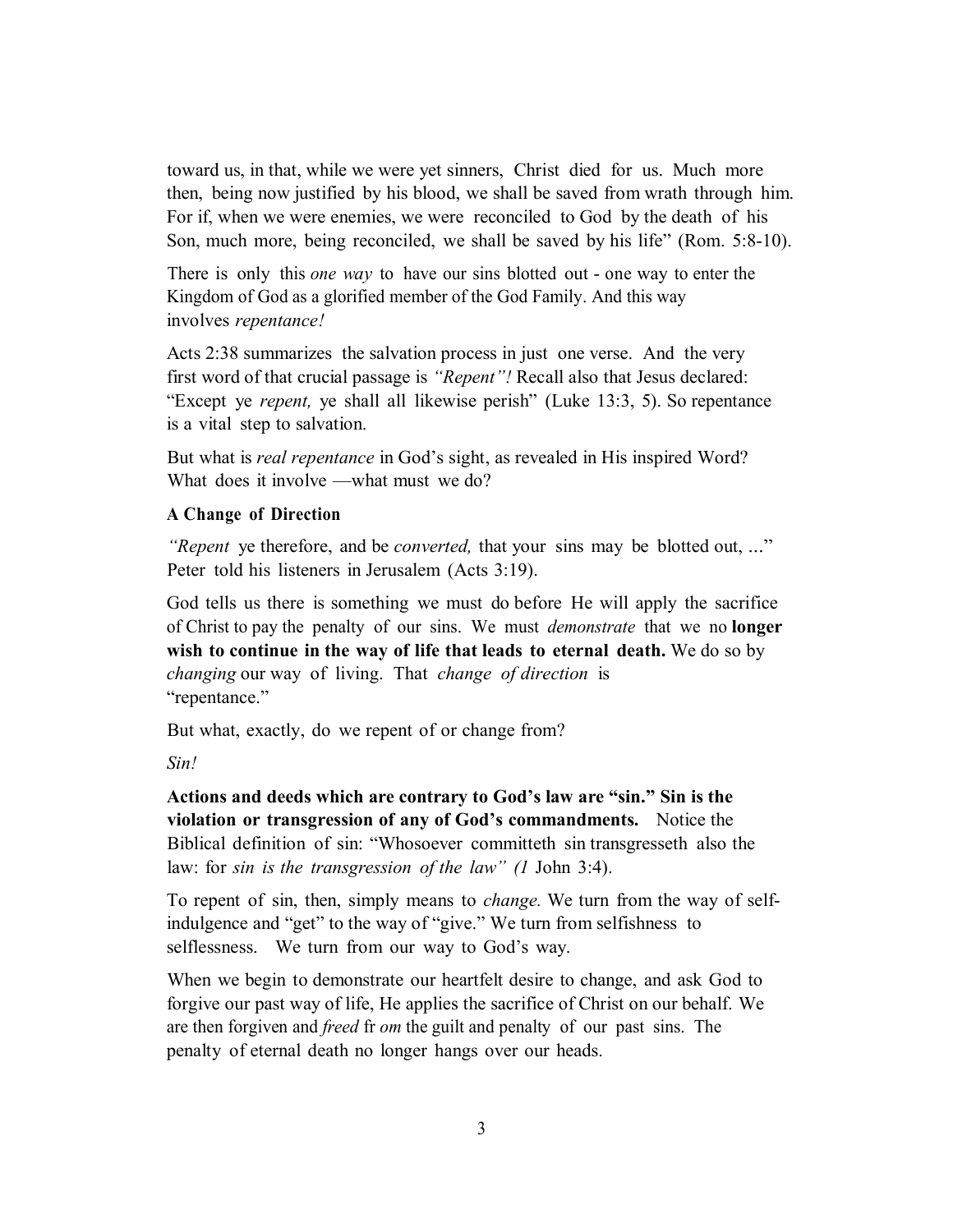Paul explained it this way: "How much more shall the blood of Christ, who through the eternal Spirit offered himself without spot to God, **purge your conscience from dead works to serve the living God?"** (Heb. 9:14.)

How merciful is our loving Creator!

Let's begin to understand the details of this vital step toward salvation.

But before you begin this study, be sure to get your Bible so you can turn to each scripture refer ence given in answer to the questions. *Always* read these verses to benefit fully from your study. Many also find that writing out the verses helps them to concentrate on their studies.

# LESSON 7

#### **The "Natural" State of Man**

Real repentance involves *change* on our part. But *why* change? And change *what?* To answer these questions, we must first understand the "natural" state of every human being.

- i. God inspired the prophet Jeremiah to describe the basic motivations of the human mind. How does our Creator characterize the mind, or "heart," of man? Jer. 17:9. Is the unconverted mind of every human being inclined to obey God? Rom. 8:7-8.
- 2. What are the tendencies of the "carnal" or physically oriented mind? Gal. 5:19-21; Rom. 1:28- 32; Jas. 4:1-3. Where do these attitudes and impulses to commit sin actually originate— who is the "father" of sin? John 8:44; 1 John 3:8; Eph. 2:2-3.

COMMENT: Incredible as it may sound, the natural state of man, commonly called "human nature," is imparted to mankind by that fallen archangel known as *Satan the devil!* 

Satan is revealed as "the god of this world" (2 Cor. 4:4), who has deceived all nations (Rev. 12:9). He is further revealed as "the prince of the power of the air, *the spirit that now worketh in the children of disobedience "* (Eph. 2:2).

Satan works *in* people by "broadcasting" his attitudes to their minds. He is "on the air," so to speak, around the world. And the human spirit that is in every person (Job 32:8; 1 Cor. 2:11), which we studied in Lesson 5, is "in tune" with Satan's "wavelength." The devil does not broadcast in the words of any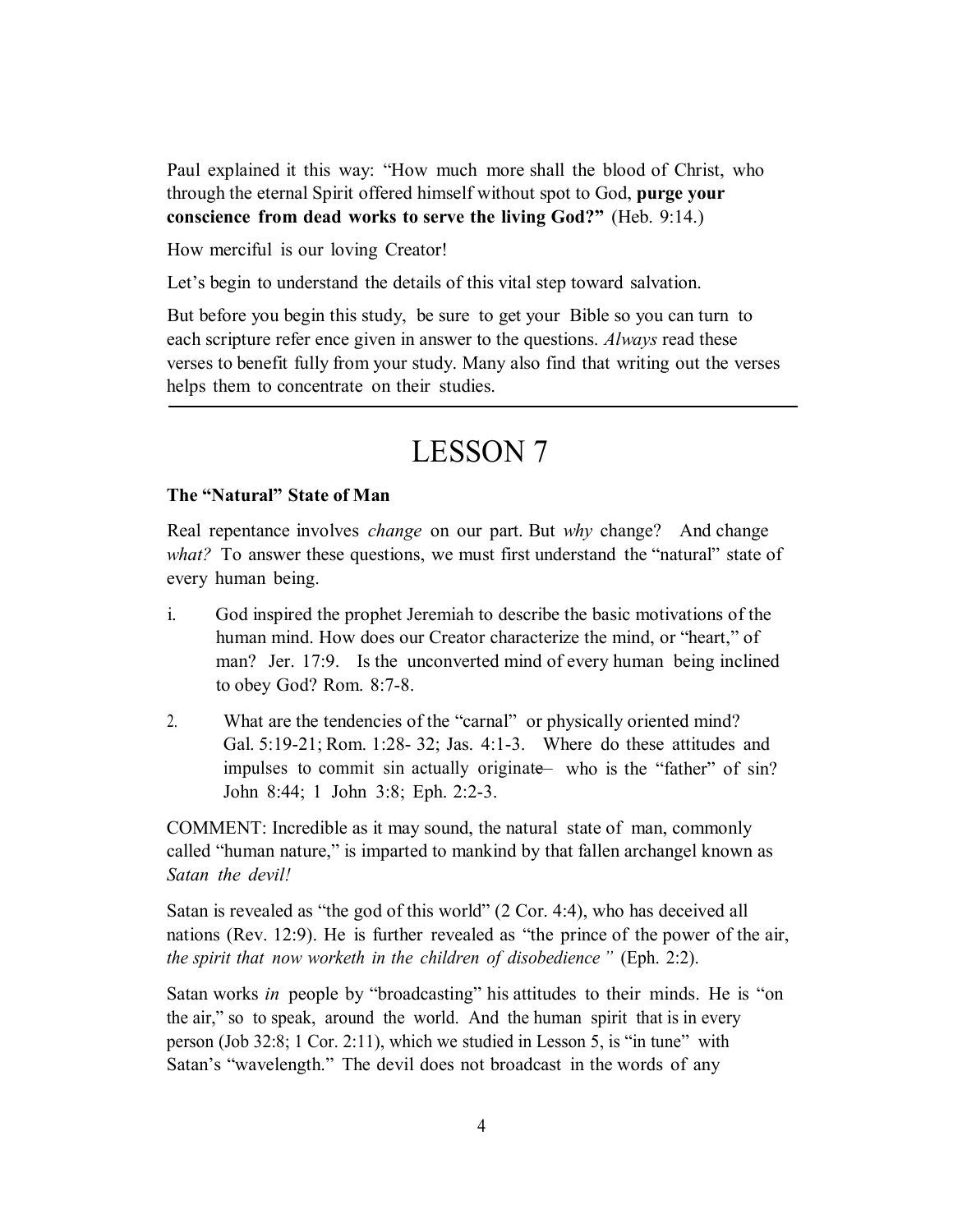language; he does not broadcast in sounds. He broadcasts *attitudes* of vanity, selfishness, greed, covetousness, lust, jealousy, negative criticism, envy, resentment, hatred, bitterness and rebellion, which our minds receive, perhaps somewhat like a radio receives electromagnetic signals emitted by radio transmitters.

These attitudes of Satan in the human mind are what we have come to call "human nature." It is in reality *Satan's nature,* which he broadcasts to our minds and which we express in various ways. But no person is compelled to respond to these attitudes and impulses from Satan. The devil has no power *to force* anyone to think or do wrong! Nevertheless, unsuspecting humans automatically do so without realizing what is taking place in their minds. Most people just drift along, habitually responding to Satan's promptings.

Acquired human nature expresses itself spiritually and physically. On its spiritual side, it is vanity. Vanity loves to exalt the *self. It* is self centered. *It* is selfish and greedy. *It* resents and resists authority.

On the physical side, there are inordinate drives and appetites that cry out to be satisfied. Of course, there are certain physical desires within man that are not wrong, such as the desire for self-preservation. But when lust and the selfcentered attitude of "get" enter the picture, [giving in to] these desires become *sin!* 

3. Is sin defined as the breaking of God's law? 1 John 3:4. Aren't the 'Works of the flesh" of "human nature" sin in God's sight? Read Galatians 5:19-21 once again.

COMMENT: Sin is the transgression of God's Ten Commandments. Therefore, the expression of mankind's satanically-inspired nature is clearly illegal in God's sight!

Let's take another look at the way man's acquired nature expresses itself.

The mind of man, under the influence of Satan's broadcasting, loves itself above all else. Itis selfish. Next to itself, it loves that which belongs to it or is in some way connected to  $#$  persons, material possessions, concepts, etc. All of these are a part of a larger "selfi- like a little "empire." This is the "selfi' that humans love ahead of any "outsider," especially God.

But don't some people really love others? Don't some "put themselves out" spending their time helping others? Certainly, some have learned, to varying degrees, the principle that it is more blessed to give than to receive [Acts 20:35].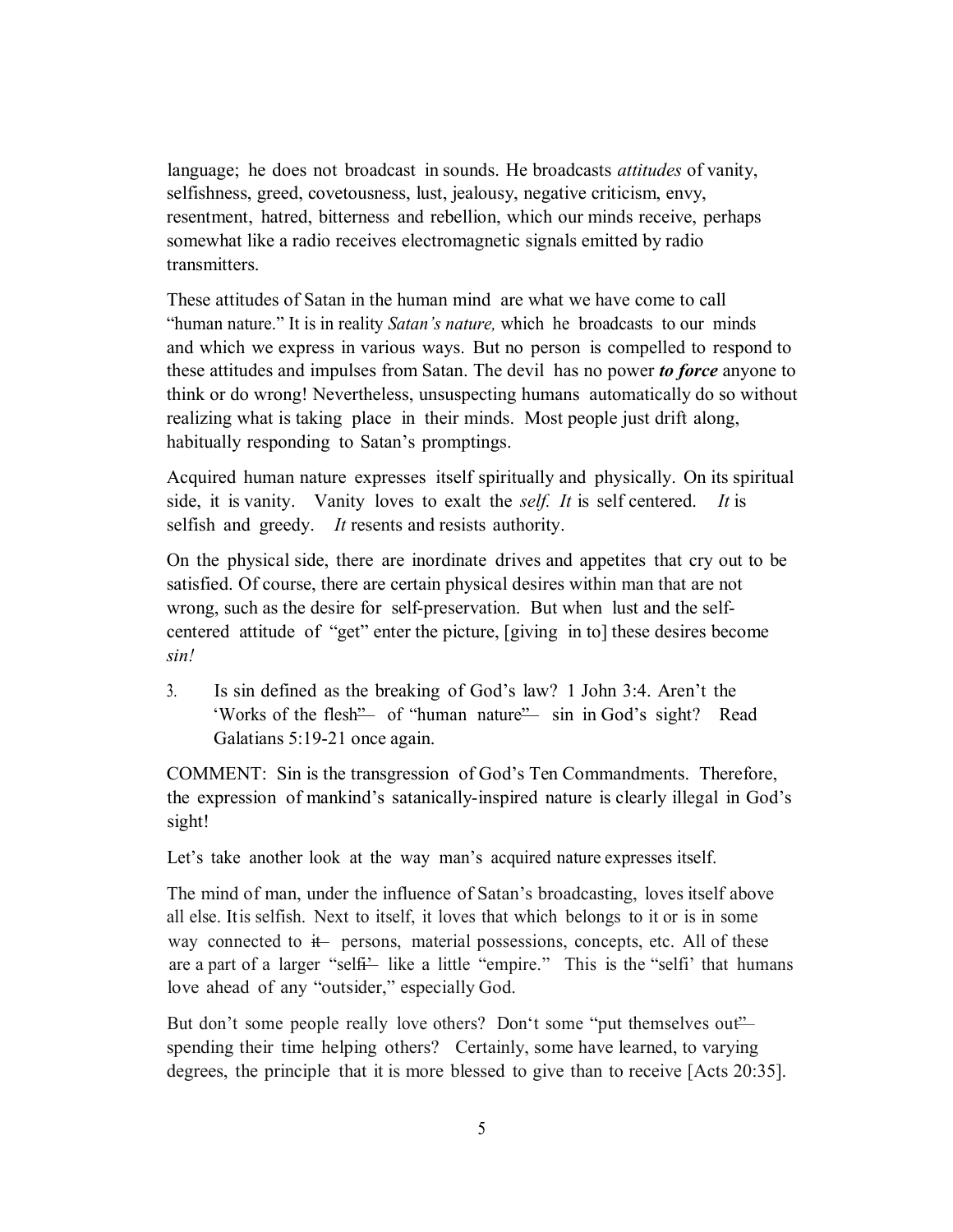Perhaps they have not followed the devil's philosophy to the same extent as others who are totally "out for number one." Perhaps they try to put a /ew of God's teachings in the Bible into practice in their lives.

But most of the time even apparently altruistic deeds are selfish, being motivated by a desire to be thought of as "good" or righteous by others, or the desire to think of one's *self* as being good, which is nothing but self-righteousness— as filthy rags in God's sight! (Isa. 64:6.)

Those whom God will ultimately change from mortality to His divine likeness those who will be born as the very Sons of God are those who repent of their sins and strive to *resist* their "human nature" (Satan's attitudes and impulses) with the help of God's Holy Spirit (James 4:7).

4. What did Jesus say we are to become like if we expect to enter the Kingdom of God? Matt. 18:2—4.

COMMENT: Little children donot exhibit the tendencies of "human nature" to the same extent as older children, teenagers and adults. We think of very little children as being "sweet" and "innocent" because of their basically humble and teachable attitude.

Nevertheless, very early in life the attitudes of Satan begin to make inroads into our minds. We gradually begin to exhibit varying degrees of hostility and defiance toward authority. We begin to resent being told what to do. We begin to be subject to the whims that spring from the desires of our flesh. Our thoughts begin to be more concerned with "I," "my," and "me." As a result of the influence of Satan's broadcasting, we *all* have fostered and harbored these wrong attitudes to greater or lesser degrees. That is why God inspired Paul to write, "There is none righteous, no, not one" (Rom. 3:9- 18, 23; also see Eccl. 7:20).

Now stop for a moment and contrast the "natural" mind of a human being with that of God. God is not preoccupied with self. He is filled with out flowing love. He loves all people. Rather than take from them, He wants to *give* them blessings out of His great love and concern for humanity. He is not hostile, defiant, rebellious, resentful, or selfish.

God wants all of us to eventually become like Him. Therefore, He wants us to *turn from* and strive to *overcome* the devil's evil influence in our thinking and actions. This is essentially what repentance is all about.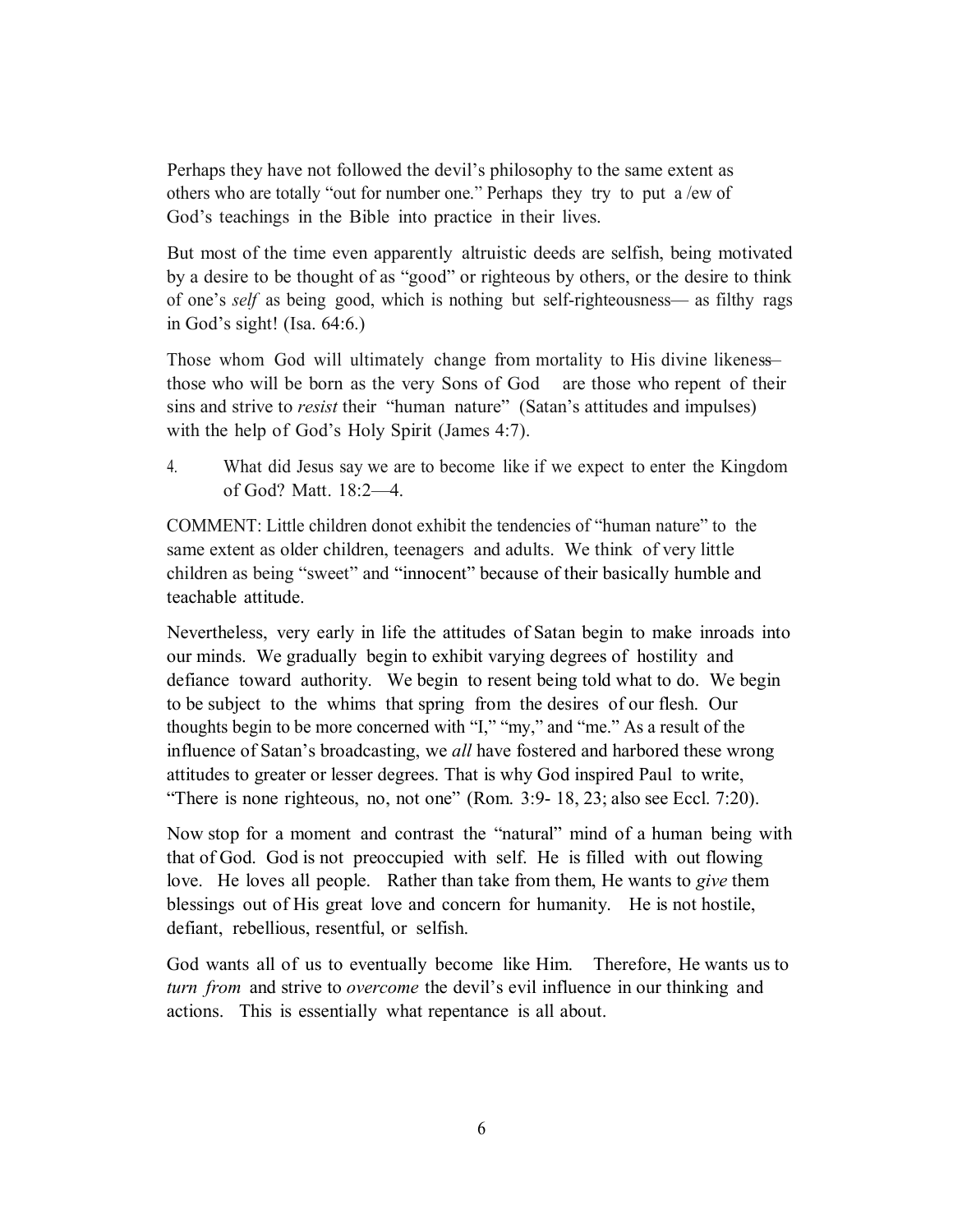#### **It All Began in Eden**

When God created Adam and Eve, He made them *physically* perfect. They were created in the likeness and image of God (Gen. 1:26-27). And everything about them was "very good" (verse 31).

They were composed of flesh made of the dust of the ground (Gen. 2:7; 3:19). And they had a natural *self-concern.* God gave this concern to humans so that we would have a proper interest in our own welfare, our lives and, our physical bodies.

Nowhere in the Bible does God say it is wrong to have a proper love for self: "For no man ever yet hated his own flesh; but nourisheth and cherisheth it" (Eph. 5:29). We are told to love others *as much as* we love ourselves (Matt. 19:19; 22:39; Mark 12:33; Eph. 5:28). It is only when we love ourselves beyond the necessary self-concern, and *at the expense of others,* that it becomes sin.

When Adam and Eve were created, their nature was "neutral" toward God. It was not antagonistic to God. Neither was there any built-in or "programmed" tendency to obey Him. They were, as first created, humble and teachable, like little children (Matt. 18:3-4).

God gave Adam and Eve basic instruction in His way of life—the way of the Government of God based on the law of God; the way of giving and sharing. He also warned them about the consequences of taking the fruit of the tree of the knowledge of good and evil.

Then the devil appeared. He subtly deceived Eve into **disbelieving** what God had said, and enticed her into taking the forbidden fruit. Adam also partook of the fruit (Gen. 3:6, 17).

By taking and eating of the fruit of the tree of the knowledge of good and evil, Adam and Eve took to themselves the knowledge of what is good and what is evil— of *deciding for themselves* right from wrong. In so doing, they rebelled against God's authority, disobeyed the law— the command He had given them, and *sinned.* By this act they *acquired* the nature or attitude of sin from Satan. Their eyes were now "opened" (Gen. 3:7). The spirit and attitude of rebellion from Satan had now entered their minds. Their minds ("hearts") now became perverted— "deceitful" and "desperately wicked" (Jer. 17:9).

This is how sin "entered into the world" by one man, Adam (Rom. 5:12). And the death penalty has passed onto all; not because of Adam's sin- not by heredity- but because "all have [likewise] sinned" (same verse).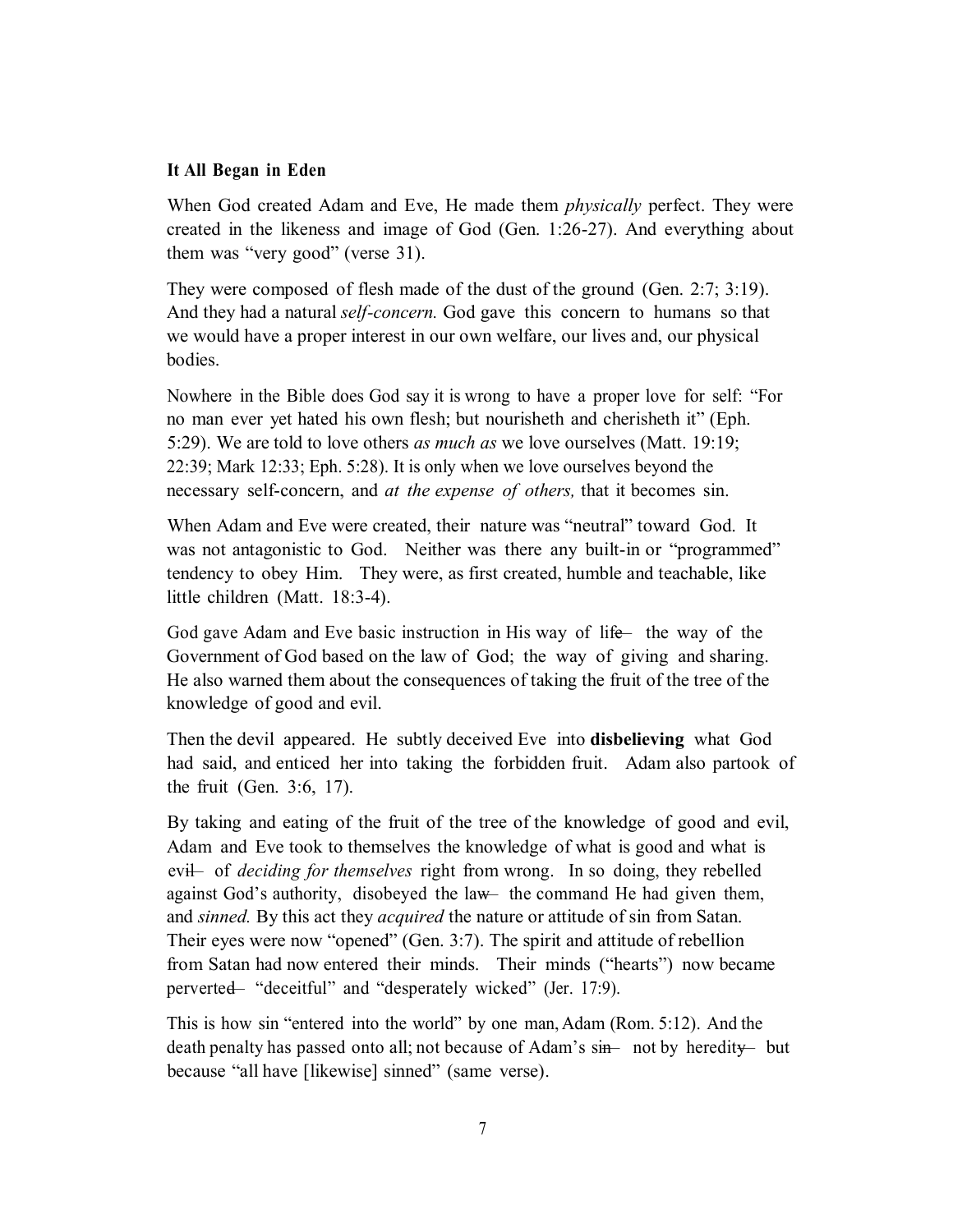All of us, when we were little babies, had a humble, teachable nature like Adam and Eve when they were first created. But then our minds began to be influenced by Satan. We, too, have therefore sinned against God, having become "carnal" beyond the mere fact of being fleshly and having a natural selfconcern.

### **An About Face!**

The original words in the Hebrew and Greek from which "repent" and "repentance" are translated mean *to turn- to change direction.* And true repentance is exactly that. It is a complete about face from disobedience toward God to obedience, love and cooperation with Him.

True repentance is coming to a full realization that we have rebelled against our Make—against His way and His righteous law. It means that we come to abhor our past sins and our self-willed, rebellious natures. We must truly be broken up and ready, with God's help, to quit sinning, quit rebelling and now submit to God with all our hearts and minds.

The time of repentance is the *turning point* in our lives!

When we finally come to real and complete repentance, we mean business. We are ready, in every aspect of our lives, to say: "Yes, Lord, *Your* will be done." In real repentance, we have become completely sick and tired of our selfish ways. We are truly sorry for our sins—and we are ready and willing to make a *permanent change.* We are now ready to "turn around and go the other way"— God's way.

Learning that our nature must begin to be changed is a vital step toward attaining the real purpose of our lives. Once we understand this, our Creator can begin the process of *creating* His righteous character in us. He does this by placing within us His Holy Spirit, which imparts the spiritual power necessary to conquer and overcome the inordinate, Satan-inspired impulses that lead us to sin. (The subject of the Holy Spirit—what it is, how you can receive it, and what it will do for you— is thoroughly covered in Lesson 9.)

#### **True Repentance Is of the Heart**

1. Should true repentance be a deep, moving and heartfelt experience? Joel  $2:12-13$ .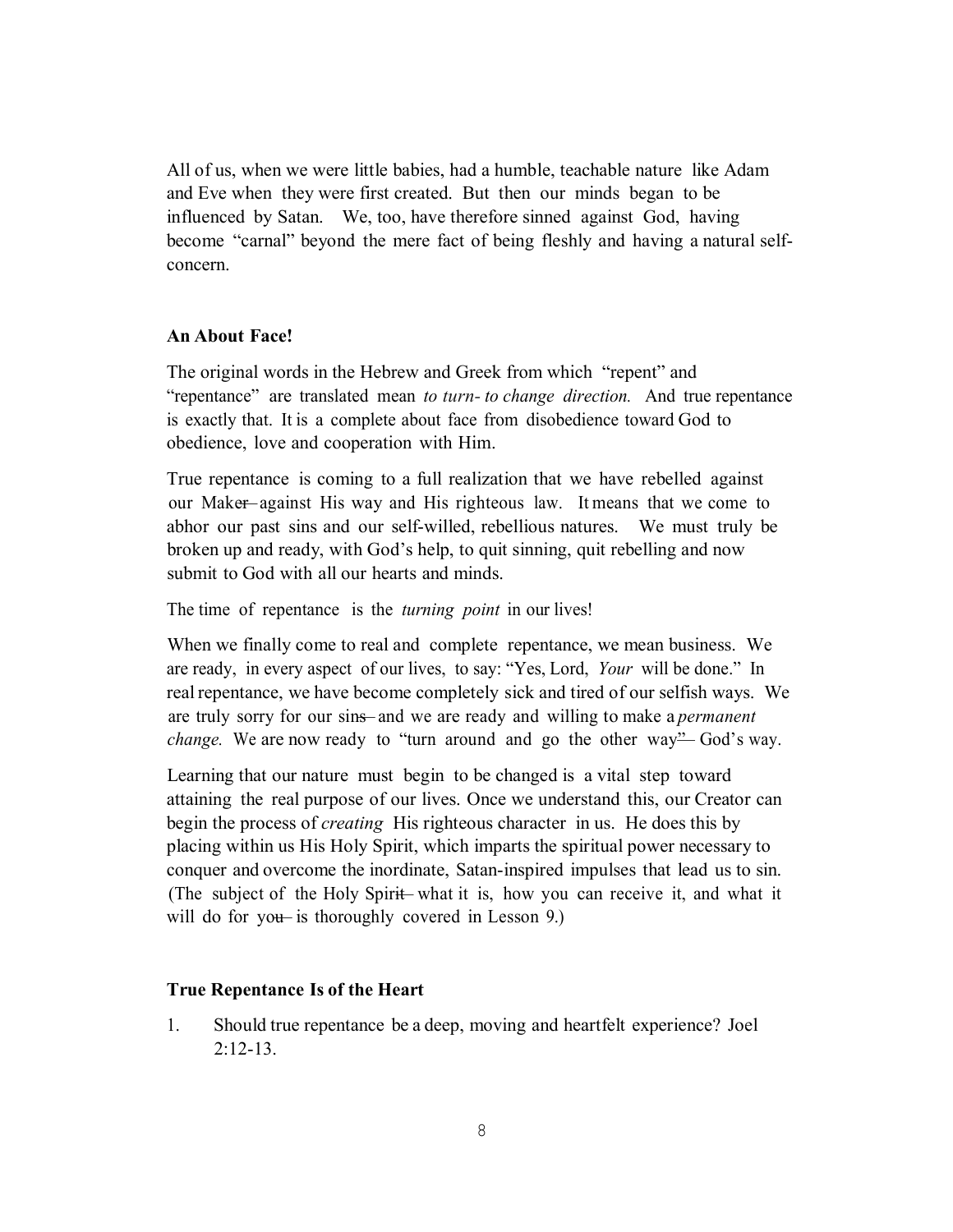COMMENT: God will not accept those whose "repentance" is merely an outward show —where there is no real *change* of attitude. Notice once again what God says: "Turn to me with *all* your heart, and with fasting, and with weeping, and with mourning: And rend your *heart,* and not your garments."

2. Does a heartfelt repentant attitude open the way to a close and saving relationship with God? Ps. 34:18.

3. Is spiritual repentance clearly toward God? Acts 20:21.

COMMENT: Sin is against God - He is the Lawgiver whose perfect law we have broken. To repent deeply means to be so humbled and broken up at the thought of having rebelled against the living, Holy God— so disgusted with our deceitfulness, vanity, and selfishness—that in real sorrow we turn to God for mercy, forgiveness and the help we so desperately need in order to overcome and develop His righteous character.

4.What did Job say when finally stripped of his self-righteous shell? Job 42:5-6.

COMMENT: "Now mine eye seeth thee," said Job. For the first time in his life, after his ego had been deflated completely, Job got his self-centered mind off himself and really grasped the awesome power and majesty of God. Job now realized how small he was in comparison to the Creator (chapters 36 through 41). "Wherefore I *abhor myself*, and REPENT in dust and ashes"!

Some have thought that repentance is merely a matter of "seeing" God's truth, or some of it, and being "good" enough to embrace and accept it. That is *not*  repentance. That is self-righteousness— something more to be repented of.

All of us must ultimately come to see ourselves as Job did. We need to see ourselves through God's eyes. By studying God's Word, we begin to understand that we all fall far short of the glory of God (Rom. 3:23), and desperately need His forgiveness and help.

At this point you might ask: "I can see the need for repentance, but how would I go about it?"

First of all, you should understand that you can't create a deep feeling of abhorrence for your sins and sinful nature on your own. How, then, is it possible for a human being to come to that kind of repentance? How can one start to change from self-centered love to God-love— to begin showing love toward God and one's neighbor? This desire must some *from God Himself!*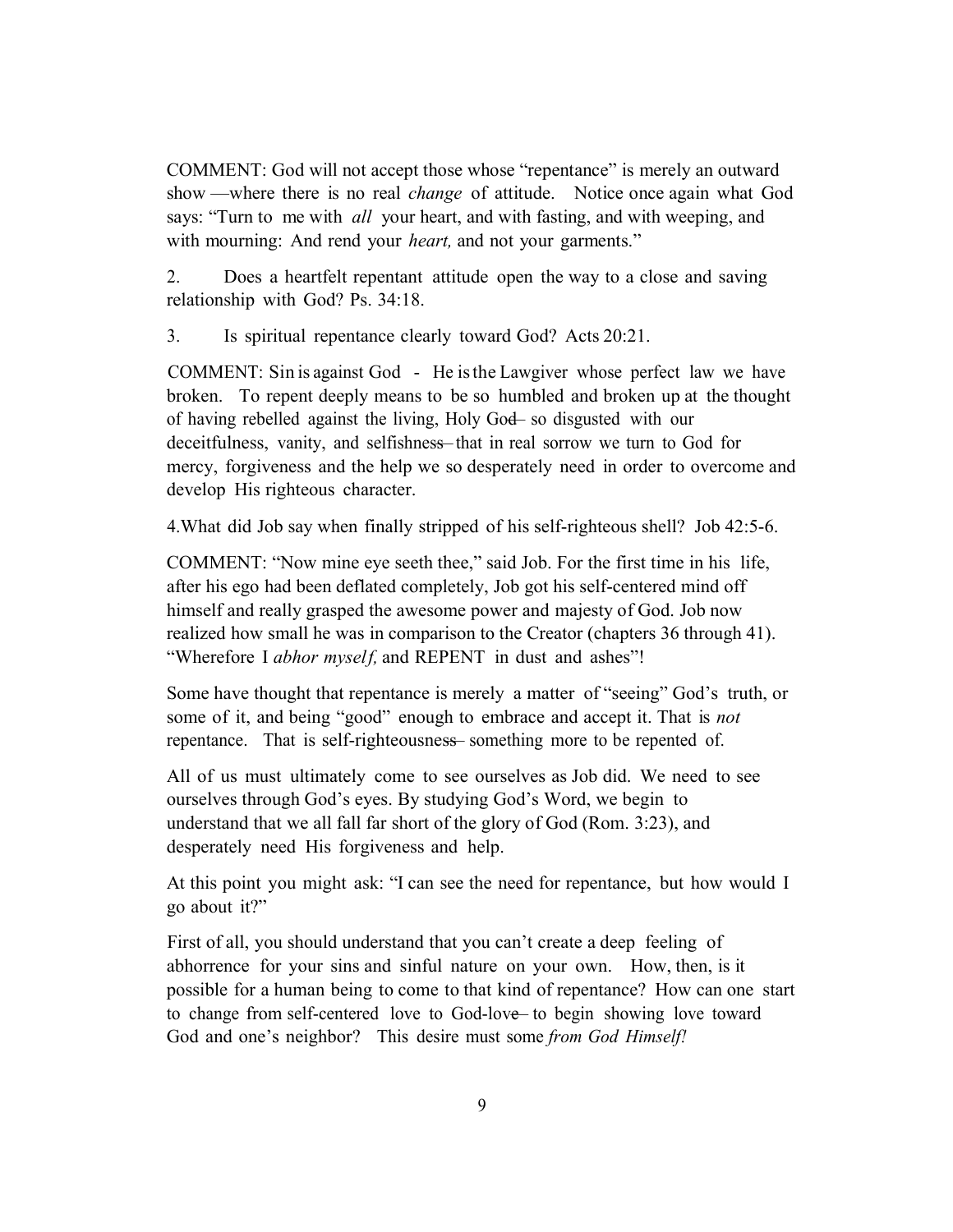- 5. Does God's goodness and mercy lead one to repentance? Rom. 2:4. And is He patient and loving in leading one to repentance? Same verse.
- 6. Is it God who *grants* repentance? 2 Tim. 2:25. Also see Acts 11:18.
- 7. Did Jesus plainly say that no *one* can come to Him unless the Father draws him? John 6:44, 65.

COMMENT: In light of the above scriptures, how does one know if the Father is "drawing," or calling him to repentance? If you *understand* what you have studied thus far and *believe* what the Bible says, and you *want* to come to God and obey Him, then you *are* being called!

#### **Unconditional Surrender to God**

Prior to Christ's return to establish the Kingdom of God and impose His loving rule upon mankind, He is calling certain individuals to repent— to *voluntarily* surrender to God's will now.

At the close of World War II, when the Allied High Command called on Germany, Italy and Japan to surrender, the Allies demanded *unconditional* surrender. This meant the defeated Axis Powers were to give themselves up *completel* without any conditions, reservations, or strings attached— to the victors. The surrendered nations agreed to obey any and every law the victors imposed.

This is exactly what Christ requires of us today!

After the unconditional surrender of the Axis Powers of World War II, the Allied armies occupied the conquered territories and enforced the will of the occupying powers. No one thought it strange that the conquering powers should claim the right to tell the defeated Axis Powers what to do— to interfere with and regulate the lives of the conquered. This is the same right that God claims once we have surrendered to Him.

Once we repent completely surrender— to God and are baptized, He puts His Spirit into our minds. It then begins to influence our ways of thinking and living.

But the Holy Spirit does *not* take away our free moral agency. It won't *force* us to do anything. It will only LEAD us in the direction of God' truth and give us the spiritual strength to do God's will.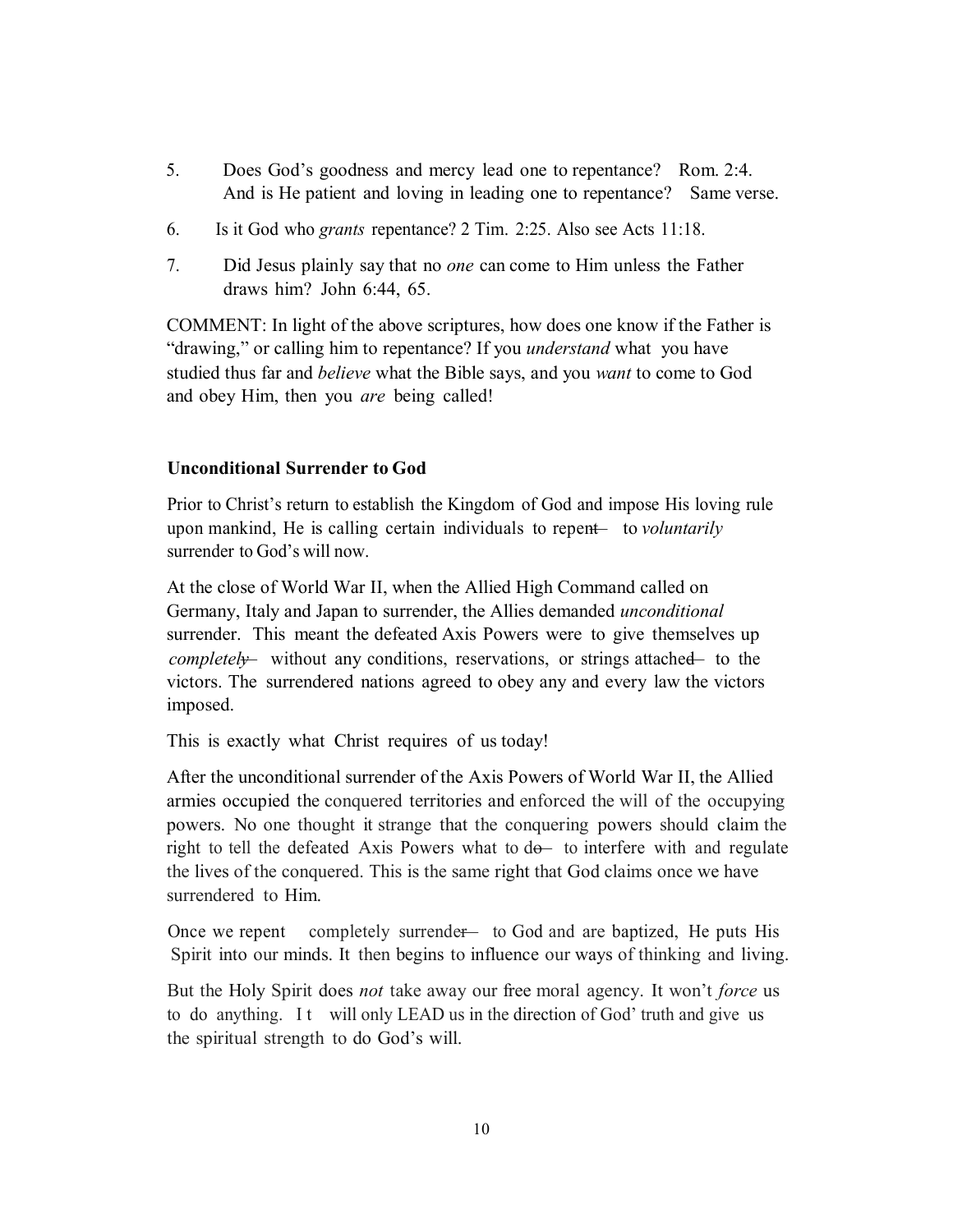Repentance simply means giving up our way and turning to God's way. It means surrende— unconditional surrende— to live by every word of God. Since the Bible *is* the Word of God, it means to live by the Bible. It means utter *voluntary* submission to the authority of God, as expressed in His Word!

i. Does surrendering to God also mean that we are to put Him ahead of and above all else? Matt. 10:37. Does this also include our own *lives?* Luke 14:26.

COMMENT: "Hate" in Luke 14:26 means to love /e.s.s by comparison, as the parallel account in Matthew 10:37 shows.

2. Though it sounds paradoxical, did Jesus say that whoever would quit being his old sinful selfish self, and give up or "lose" his life for Christ's sake, would live? Matt. 10:39; 16:24-25.

COMMENT: Jesus is actually talking about giving one's life in *total* obedience and service to God. Repentance —surrendering to God— is *not* a matter of giving up everything good. **Repentance is** *positive.* Not only do you escape the eternal penalty of sin, but God's way leads to innumerable blessings *in this life!*

Repentance emphatically does not mean we must give up the use or appreciation of material things. What God is interested in is the *attitude* we have toward material things— whether *we* seek *iirst,* as our highest priority, His Kingdom and His righteousness (Matt. 6:33).

God does wish for us to prosper and be in good health (3 John 2). He wants us to give up only those things which are bad for us —which hurt us spiritually and physically. Repentance and conversion make possible our *intelligent use* of God's material creation through the guidance of His law and His Spirit.

3. Is surrendering to God something to be considered lightly? Or must we first "count the cost" —realizing the depths of what surrendering to God really requires? Luke 14:27-30.

#### **We Must Turn to God's Law**

1. How may we become *cleansed* of sin— made acceptable to God? Is it through Christ's sacrifice and His shed blood, which *blots out* our sins and reconciles us to God? Rom. 5:8-10. What must we do to have Christ's sacrifice applied to us? Acts 3:19.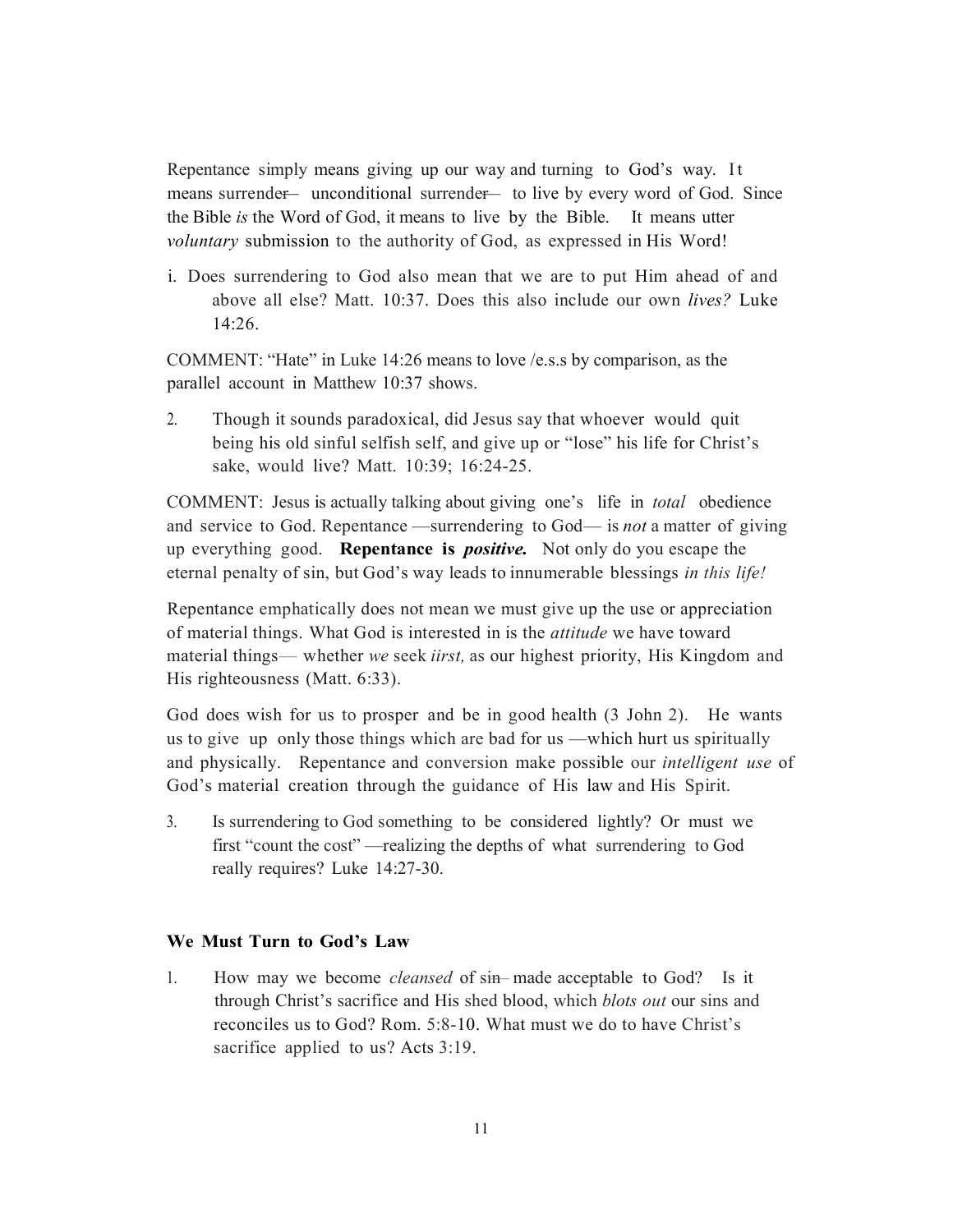- 2. Are those whose sins have been forgiven pictured symbolically as having had their clothing made "white" by the cleansing blood of Christ? Rev. 7:13- 14.
- 3. Is clean, white clothing symbolic of the *righteousness* God grants to those who will enter His Kingdom? Rev. 19:8. How did God inspire King David to define "righteousness"— isn't it clearly defined by and through God's commandments? Ps. 119:172.
- 4. Is it the law of God to which sinners should turn? Ezek. 18:21-22.
- s. Who did Paul say are justified before God —the hearers or the doers of God's law? Rom. 2:13. Did Paul make it plain that although the unmerited pardon of our sins is by the grace of God through faith in Christ's sacrifice, a Christian is nevertheless *obligated* to God to keep His law? Rom. 3:3l. Also read all of chapter 6.
- 6. What did Jesus tell the young rich man who wanted eternal life? Matt. 19:16-17. Did Christ enumerate enough of the commandments to make it clear He was indeed talking about the TEN COMMANDMENTS? Verses 18-19.

COMMENT: A prevalent teaching of traditional Christianity today is that Jesus obeyed God in our stead —that we don't have to do anything except believe He did it all for us and accept Him as our Savior. Thus, millions have been led into believing that God imputes Jesus' righteousness to us, counting us as righteous because of Jesus' obedience, *while we continue in sin* by breaking God's commandments.

# *Nothing could be further from the truth!*

Jesus did *not* live an obedient life for us —in our stead. We are not excused from keeping God's commandments, striving to live a righteous life, overcoming and growing in spiritual character.

7. Is God's law like a mirror which reflects our sins back to us? Jas. l:22-25; Rom. 7:7.

COMMENT: The law of God is a spiritual mirror into which one may look to find the spiritual dirt —sin —on one's mind and heart. The mirror is not responsible for the presence of the dirt, or for the harm the dirt may cause. The function of the mirror—the law —is to show the dirt, so that one may do something about it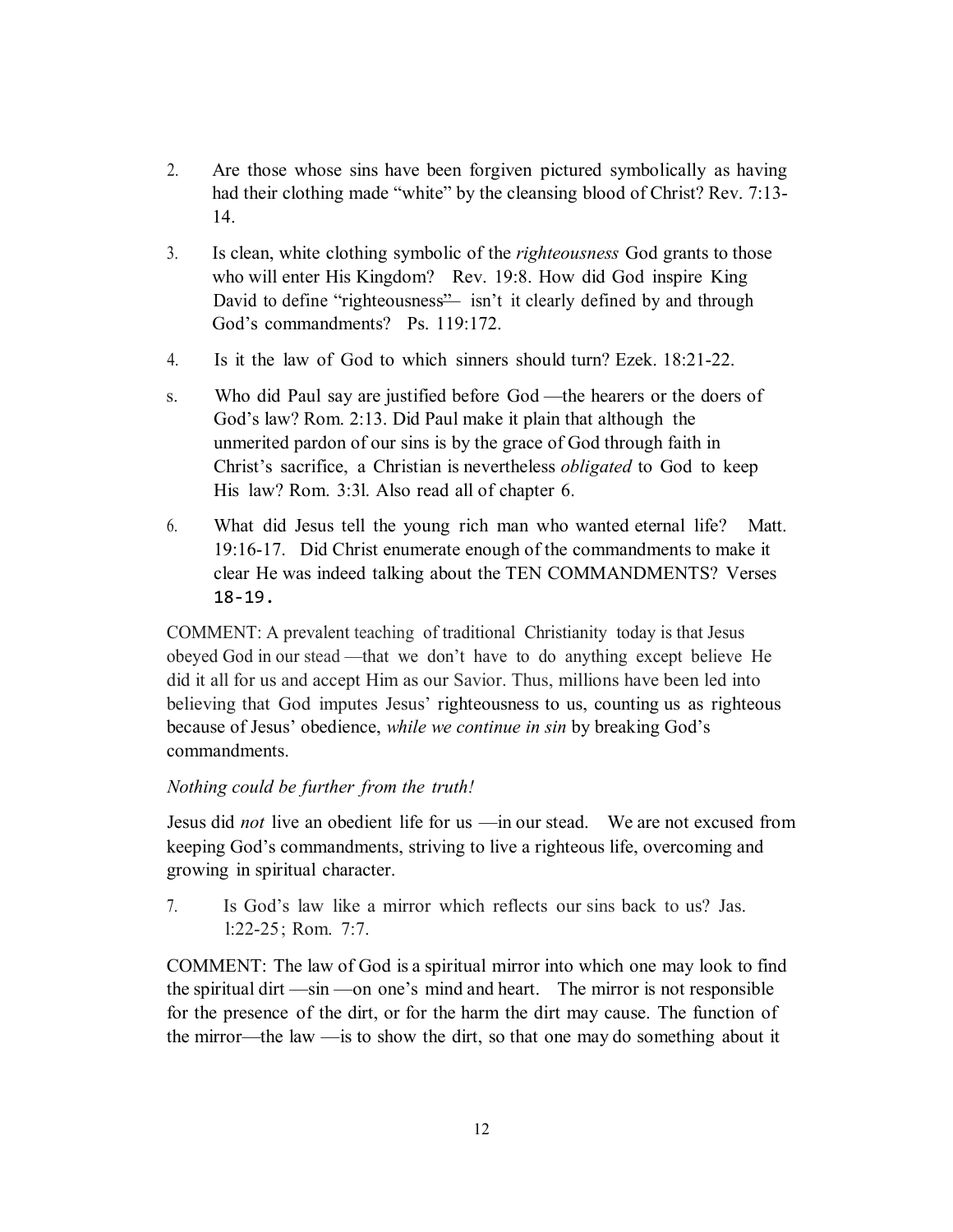(repent of sin and become cleansed) and thus become *free* fr *om* fears, from misery, from penalties of sin —free from the bondage of Satan's way.

8. Is the law of God *good?* Rom. 7:12. Is itJosi and *holy?* Same verse.

COMMENT: God's law is the way to peace, happiness, andjoy. It is God's greatest gift to mankind— given to make man happy, to lead him into the full, abundant life, both in this life and for all eternity. The evils mankind suffers from today are not caused by the law, but by the *breaking* of it!

9. How did Jesus sum up God's law? Matt. 22:36-40. In what one word can God's law and the keeping of it be summed up? John 14:15; 15:10; 2 John 5-6; Rom. 13:8-10.

COMMENT: The whole intent and purpose of the Ten Commandments is love because "God is *love"* (1 John 4:16). Jesus showed that God's law has two basic aspects. The first shows us how *to love God,* which is the intent of the first four commandments. The second aspect shows us how *to love our neighbor —all* fellow human beings. The last six of the commandments teach us how to do this.

10. Does God promise blessings for those who keep His law? Deut. 28:1-14; Lev. 26:1-13. Also notice Matthew 6:31-33 and James 1:25, last part.

COMMENT: We cannot necessarily expect God to make us wealthy, but we certainly can expect Him to provide us with the necessities of life and perhaps even add a few luxuries as we are able to handle them— as we strive to please Him.

11. What other great benefits do we derive from obeying the law of God? Ps. 19:7-11; 119:165.

# **God's Call to Repentance**

1. What warning message did God inspire His prophet Ezekiel to record for the descendants of Israel? Ezek. 33:7-11. Whose way are the people to turn from in repentance? Verses 9, 11; Prov. 14:12. Did God also use Zechariah to give a similar call to repentance? Zech. 1:2-4.

COMMENT: As we learned in a previous lesson, the book of Ezekiel was intended for the modern descendants of Israe—including the United States, Britain and the democracies of northwestern Europe. However, their ancient forefathers also did that which was right in their own eyes because of their unconverted minds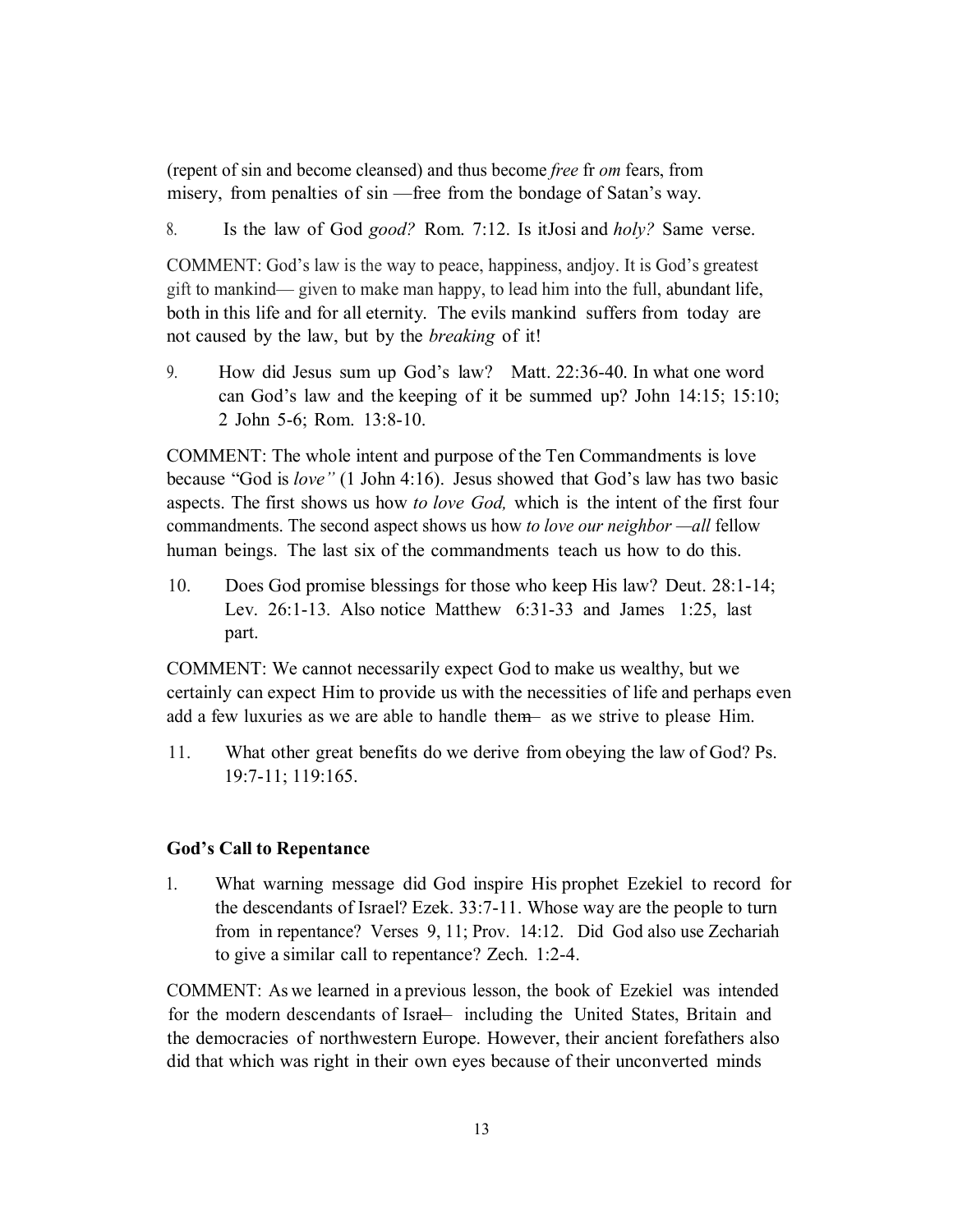(Jer. 17:9; Rom. 8:7-8). They did not have God's Spirit within them, which would have enabled them to resist Satan and to obey God. This was because the Holy Spirit had not been made available to them.

Ancient Israel's and Judah's example is an important lesson for those who receive the Holy Spirit today. Possessing the Holy Spirit enables one to bring forth the "fruit of the Spirit" listed in Galatians 5:22-23. But without the Holy Spirit, we, as they did, produce fruits called "the works of the flesh." Some of these are listed in Galatians 5:19-21. All are *sin* because they are transgressions of God's holy, righteous, spiritual law.

Mankind today continues to manifest these "works," or results, of doing what comes naturally. And the whole world is reaping the frustration and sorrow that result from breaking God's commandments.

- 2. What message did God commission the prophet John to proclaim in Judea? Matt. 3:1-8. Notice especially verses 2 and 8.
- 3. What was Jesus' message from the beginning of His ministry? Mark 1:14- 15; Matt. 4:17; Luke 13:1-5. Were Christ's disciples to preach thesame message? Matt. 10:7. Did Jesus say repentance would be preachedamong *all* nations? Luke 24:46- 47.
- 4. On the day of Pentecost, when the Holy Spirit was poured out upon Christ's disciples (Acts 2:1-4), what message did God inspire Peter to preach to the multitudes gathered in Jerusalem? Acts 2:37-38. Did Peter continue to preach repentance? Acts 3:19.

COMMENT: The same proclamation to repent is a vital part of the message of God's Church today.

s. Does the Bible show there are no exceptions—that *all* have sins of which they must repent? 1 John 1:8-10; Rom. 3:23; 5:12; Eccl. 7:20.

COMMENT: There are many who feel they are "good humble folk" who have never personally done anything really wrong and so have little, if anything, to repent of. But your Bible says *ALL* HAVE SINNED! Those who think they have not sinned are actually guilty of the *sin* of self-righteousness!

6. Does God specifically command *all* people everywhere to repent? Acts 17:30.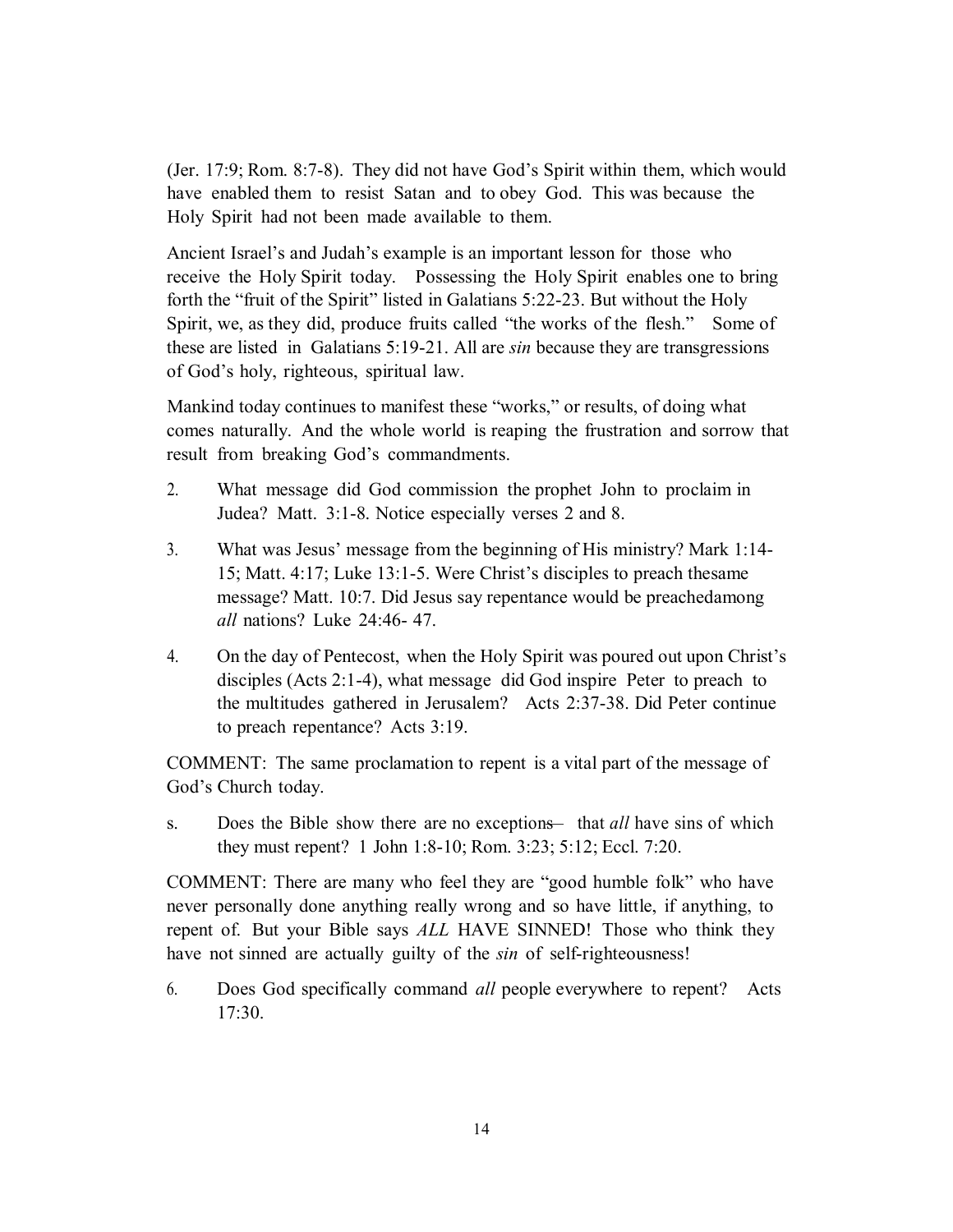7. What does one lay up for himself if he chooses to remain unrepentant? Rom. 2:5. What is Jesus' solemn warning to those who refuse to repent? Luke 13:3, 5. What will be their ultimate fate unless they repent? Rom. 6:23; Rev. 20:15; Mal. 4:1.

COMMENT: God's law is the way to eternal peace, happiness and joy. If God were to grant eternal life to those who persistently rebel; who stubbornly refuse to repent; who fail to develop righteous character; they would bring nothing but eternal unhappiness and frustration upon themselves and others. Therefore, the most merciful thing God can do for all concerned is to deny continued existence to such rebels. The incorrigible will simply be put to death and cease to exist *forever.* Only those who repent and obey God will be born into God's glorious, eternal Family!

#### **Beware of False Repentance**

The scriptures we have studied thus far clearly show that repentance is a required step toward entering the Kingdom of God. We learned that real repentance is not merely a matter of feeling and emotion. It is a matter of mind as well as emotion. It is a heartfelt realization that we have thought, spoken, and lived contrary to *God's law* and that we should QUIT doing so!

Nevertheless, there are those who think they can be justified before God without repentance. Let's understand that this is impossible.

1. Can people actually *worship* Christ, acknowledging that He is "Lord," and yet not enter His Kingdom? Matt. 7:21. How else can one worship Him, and yet not be born of God at Christ's coming? Matt. 15:7-9. Then, *who will* enter God's Kingdom? Matt. 7:21, last part.

COMMENT: Notice what else Jesus said about people who want to worship Him without obedience to God's commands: "Howbeit in vain do they worship me, teaching for doctrines the commandments of men. For *laying aside the* cow *mandm cut of God,* ye hold the tradition of men . . Full well ye reject the commandment of God, that ye may keep your own tradition" (Mark 7:7-9).

Carnal man would rather do almost anything else than surrender himself to God. His natural mind (Jer. 17:9; Rom. 8:7-8) *rebels* at the thought of submitting to God's law. In Christ's day the hypocritical religionists substituted their own laws and traditions in place of God's law. Since then, men have declared that God's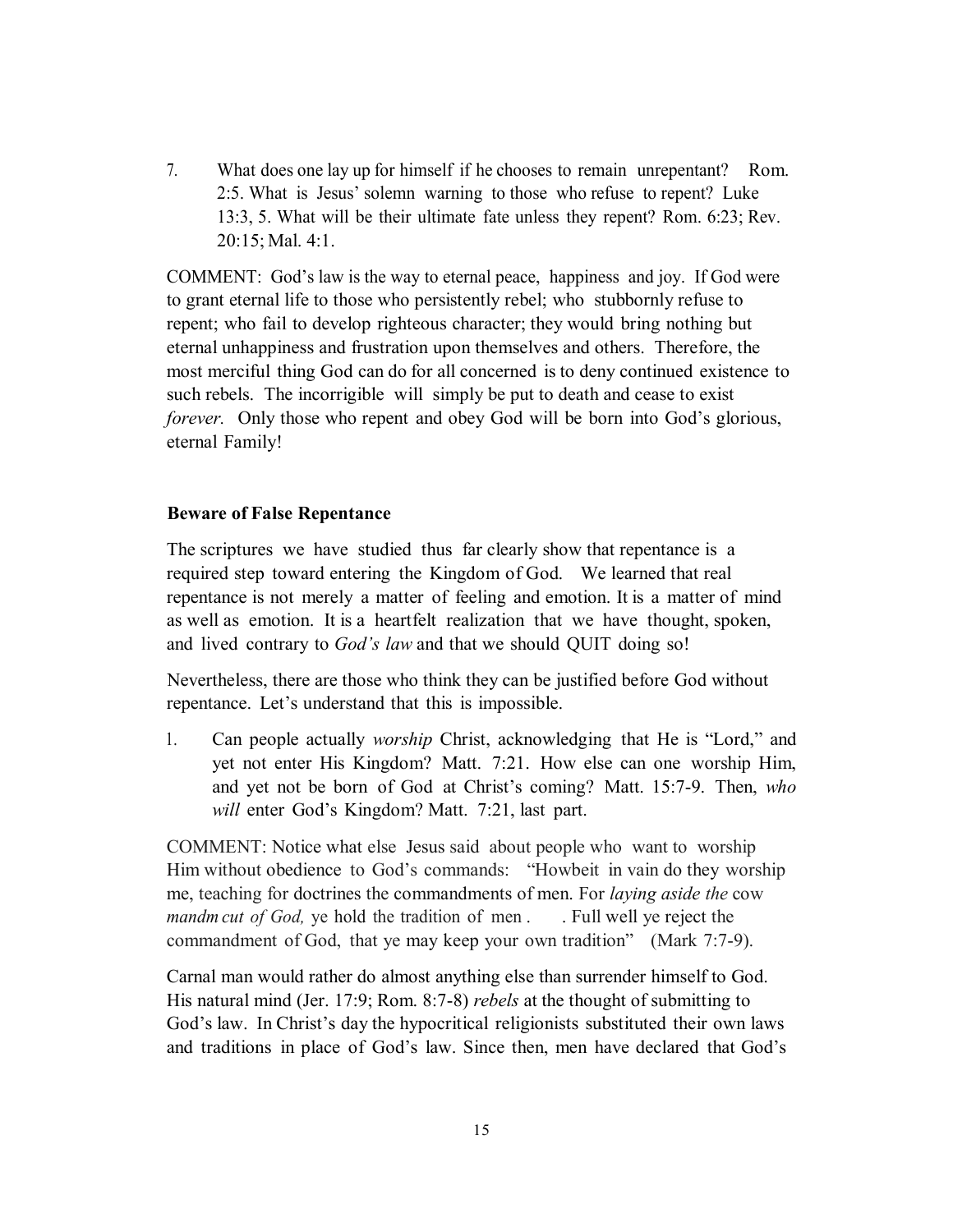commandments are null and void, deceiving themselves by thinking they can receive salvation by merely *believing in* the sinless Christ as their Savior.

Human nature wants to *be* right, but it doesn't necessarily want to *do* right! So people often say, "Well, here's the way I look at it"-thus putting *their* concept of righteousness above the Bible. If it "looks right" to them, it becomes their law. This is nothing but self-righteousness. And we already know where doing what "seems right" to us will lead (Prov. 14:12; 16:25), unless we recognize the futility of this kind of thinking and repent of it.

Another way "the prince of the power of the air" has deceived millions about repentance and salvation is through penance. Your Bible clearly shows that no amount of human works can bring about the forgiveness of sin. Even the sacrificial laws of the Old Testament could not bring about forgiveness and a clear conscience. They were only symbolic *types* picturing the supreme sacrifice for sin Jesus Christ-who was to come much later to die for the sins of mankind (Heb. 9:9-14; 10:4-10). There simply is no way we can make up for our sins. Beads, indulgences, fasting, or afflicting one's flesh in any other way will not erase the guilt of sin. One cannot avoid the *actual* penalty of sin-eternal death—by punishing himself for his sins. Only the sacrifice of Christ can pay that ultimate penalty. *And the only way that sacrifice can be applied to blot out one's sins is by accepting it, forsaking one's past life of disobedience, and by beginning to obey God.* **That is the essence of true repentance!** 

- 2. What does Isaiah 64:6 say about self-righteousness? And what did Jesus say about those who "trusted in themselves that they were righteous"? Luke 18:9-14.
- 3. How did the Apostle Paul describe the society in which we live today? 2 Tim. 3:1-5. Notice especially verse 5.

COMMENT: Many people profess to be religious—they attend churches—they have a *"form* of godliness." But, as these verses plainly show, they imbibe of the very attitudes and practices that have made this world what it is today— "this present evil world" (Gal. 1:4). This is not godly repentance.

God requires a complete reversal in the direction each of us has been going. In other words, God wants us to totally repent of following the ways that seem right according to human reasoning— to completely turn around and begin following the way of God *as revealed in the Bible!*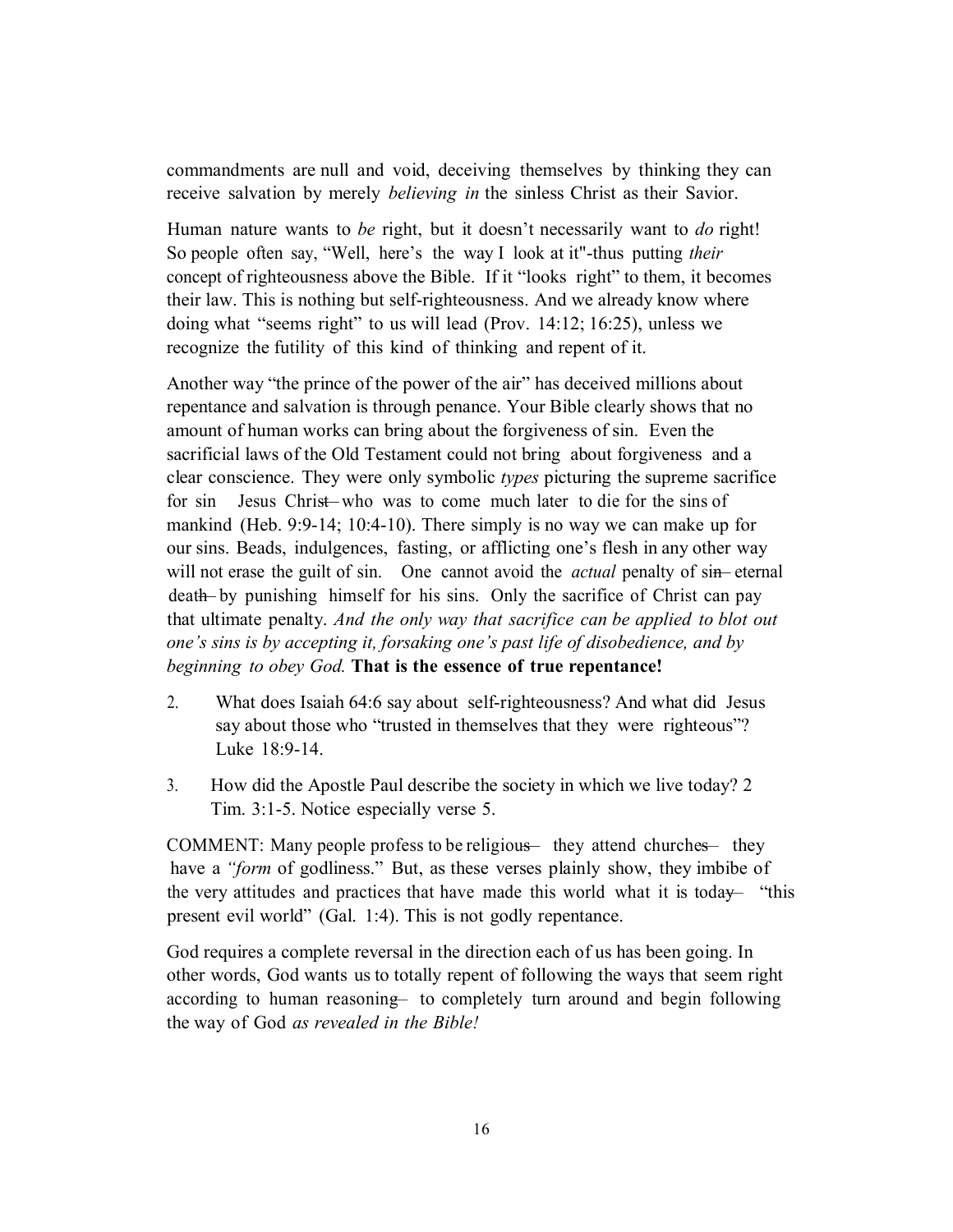4. What else does God say concerning this present evil world in which we have all played a part? 1 John 2:15-17. What should we do regarding this world? Rev. 18:4; Rom. 12:2.

COMMENT: Here is the starting point on the way to salvation. God commands us to come *out* of this world andforsate its wrong ways. No longer conforming to its ways which are contrary to God's way, we are to become more and more like Christ by allowing the Holy Spirit to renew our minds.

5. What is the result of this world's kind of sorrow, or "repentance"? 2 Cor. 7:10, last part. But what kind of sorrow for sin does God accept, and where does it lead? Verse 9 and first part of verse 10.

COMMENT: Itis commonly believed that a temporary remorseful feeling over past mistakes— without a real change in one's way of living— is all there is to repentance and salvation.

God says such "repentance" is totally unacceptable and leads only to death!

Real repentance is something far more than a temporary, emotional "experience." True repentance— "godly sorrow"— involves a *complete and permanent about face* in our thoughts and deeds.

#### **The Conversion of Moses**

- 1. What kind of attitude is God looking for in an individual? Isa. 66:2; Ps. 25:9.
- 2. What kind of man was Moses? Num. 12:3. Knowing the kind of man Moses was, what did God have in mind to do with him because of Israel's disobedience? Ex. 32:9-10.
- 3. Did Moses succumb to vanity (as most of us would have done) when God said, "I will make of thee a great nation"? What was his reaction? Verses 11-13. Was he actually responsible for causing God to *change* His mind? Verse 14.

COMMENT: Meekness is not weakness, as so many have falsely assumed. It is the opposite of arrogance, vanity, and selfishness. Meekness is the attitude of a *repentant,* converted mind. Moses was very meek, but he decidedly was not weak. Moses was strong, both physically and spiritually.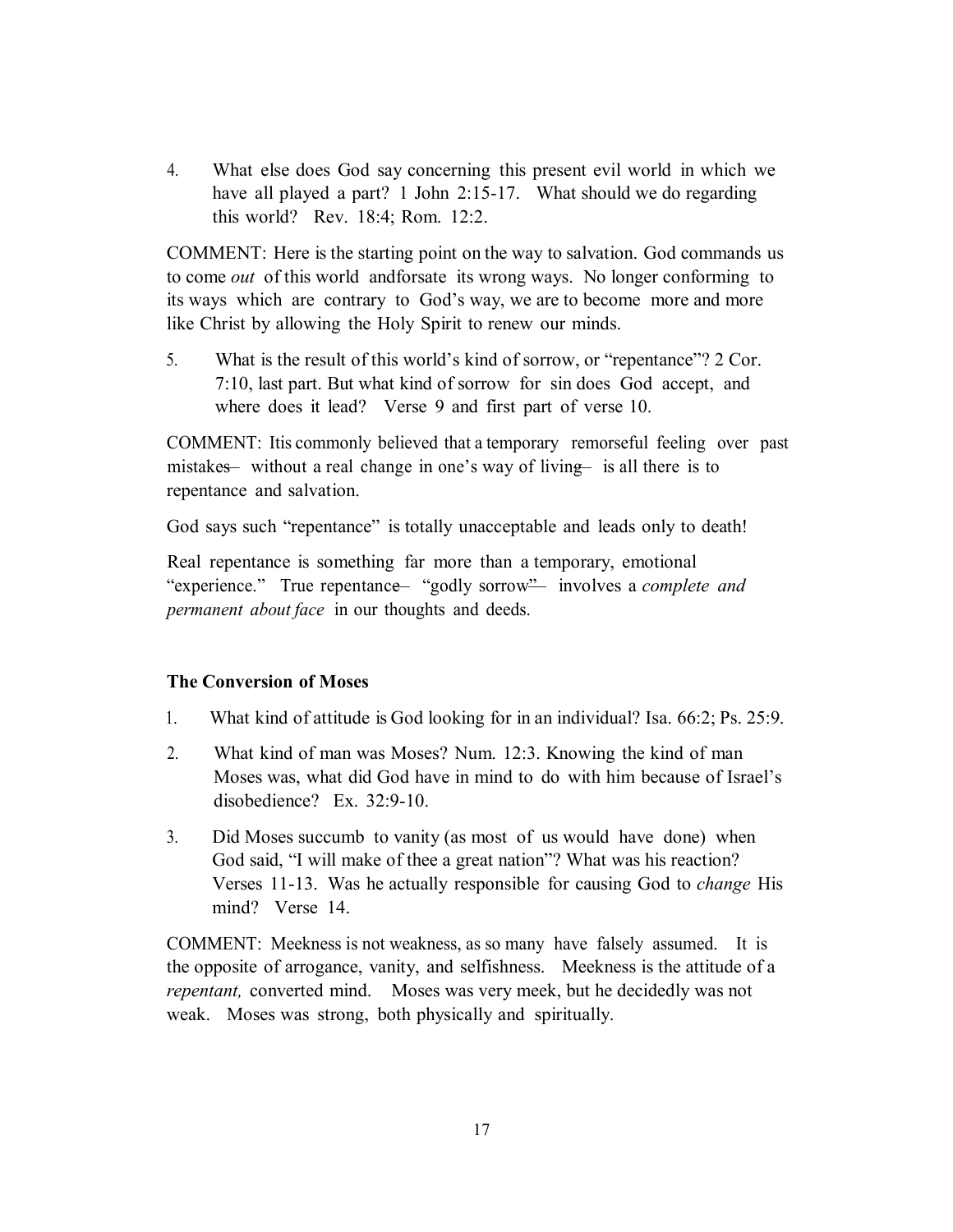The converted Moses was more concerned for the good of others than for himself. And he was especially concerned for God's holy name. His life was truly God-centered (Num.  $14:11-20-$  be sure to read these verses).

4. But had Moses always been meek and humble? What does Acts 7:22 say about Moses? Did Moses at first think he could deliver Israel by his own power? Verses 23-25. What did God have to do to humble him? Verses 26— 30.

COMMENT: Moses was trained in all the learning of Egypt and was a member of Pharaoh's court. He was the adopted son of Pharaoh's daughter (Acts 7:20-21 ; Ex. 2:10), and was "mighty in *words* and in *deeds"* (Acts 7:22). He relied on *himself!*

But then God began to deal with Moses' arrogance. Moses, in the height of his pride and glory, was *struck down.* Itwas God who forced him to flee into the wilderness to bring about his conversion. There, for forty years, he was *trained— under* authority— by a man who knew the true God (Ex. 2:15-21 ; all of chapter 18).

When Moses became meek and humble, God showed him that he *could,* after all, deliver Israel. But he would have to do it through God's power, not his own!

All of us must also at some point in our lives come to realize our own utter insignificance and need to totally rely on God— as did Moses, Job, Daniel, Paul, and other men and women whose examples are recorded in the Bible.

#### **King David's Heartfelt Repentance**

Ancient King David is a chief example of one who deeply repented of his sins. One example of his sins is probably better known than all the rest. David lusted after Bathsheba, the wife of Uriah, one of his military officers. He committed adultery with her. This resulted in her pregnancy. Then, in an effort to divert suspicion from himself, he tried to make it appear that Uriah was the father (see 2 Samuel 11).

Failing in this, David had Uriah placed in the front line of battle and deliberately deserted by the army to make certain he would be killed. Thus David became a *murderer* in God's sight (2 Sam. 12:9). David had sinned very greatly!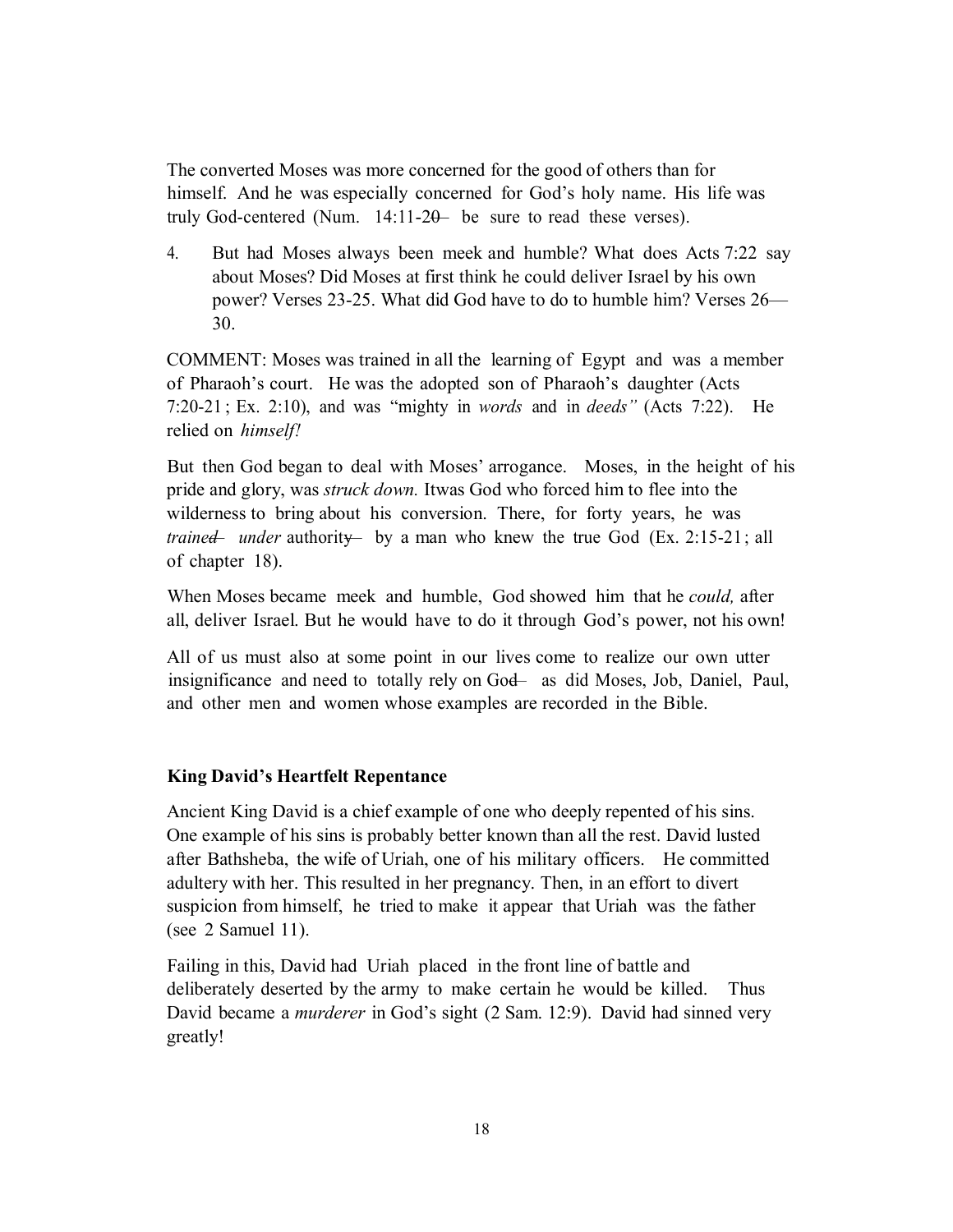But once he came to his senses and realized what he had done, he repented deeply of these grievous sins, confessing his guilt: "And David said unto Nathan, I have *sinned* against the Lord" (verse 13). David's sincere, heartfelt repentant attitude before God reconciled him to the Eternal. Psalm 51 shows David's utterly broken up attitude about his sins. (Be sure to read this entire psalm.)

- 1. Did David attempt to justify his sins or to explain them away? Or did he freely confess them? Ps. 51:1-3.
- 2. What did David beseech God to do for him? Verses 2, 7. Compare with Isaiah 1:16—18.

COMMENT: Hyssop, a small plant or shrub, was used in ceremonies requiring sprinkled or dabbed blood (Lev. 14:4-7; Ex. 12:22) to portray the forgiveness of sins. Thus, David was asking God for *spiritual* cleansing and forgiveness.

- 3. Did David admit that he was guilty of many sins? Ps. 51:9. Did he admit that his heart (attitude) had not been right with God? Verse 10.
- 4. Did David, acknowledging his guilt, cast himself upon God's mercy? Verse 1 .

COMMENT: David did not minimize his sin. He did not attempt to justify it. He did not try to "explain it away." Nor did he blame it on others.

Rather, he was aghast at what he had done and simply prostrated himself before God and implored His mercy and forgiveness. He confessed what he had done, what he was, and asked God to clean him up spiritually.

That's the basic attitude we should have when we repent of our sins.

David was one of the few people of Old Testament times to whom God gave the Holy Spirit (verses 10-11; 1 Sam. 16:13), for God's Spirit had not yet been made available (John 7:38-39), except to a few whom God called for a special purpose. David obeyed God and overcame by the power of the Holy Spirit, even though occasionally he did stumble and sin. "For a just [righteous] man falleth seven times, and riseth up again . .." (Prov. 24:16).

So David— a man after God's own heart (Acts 13:22)— is soon, at Christ's coming, to be resurrected and born into God's Family as a Son of God, and as the king over Israel (Jer. 30:9).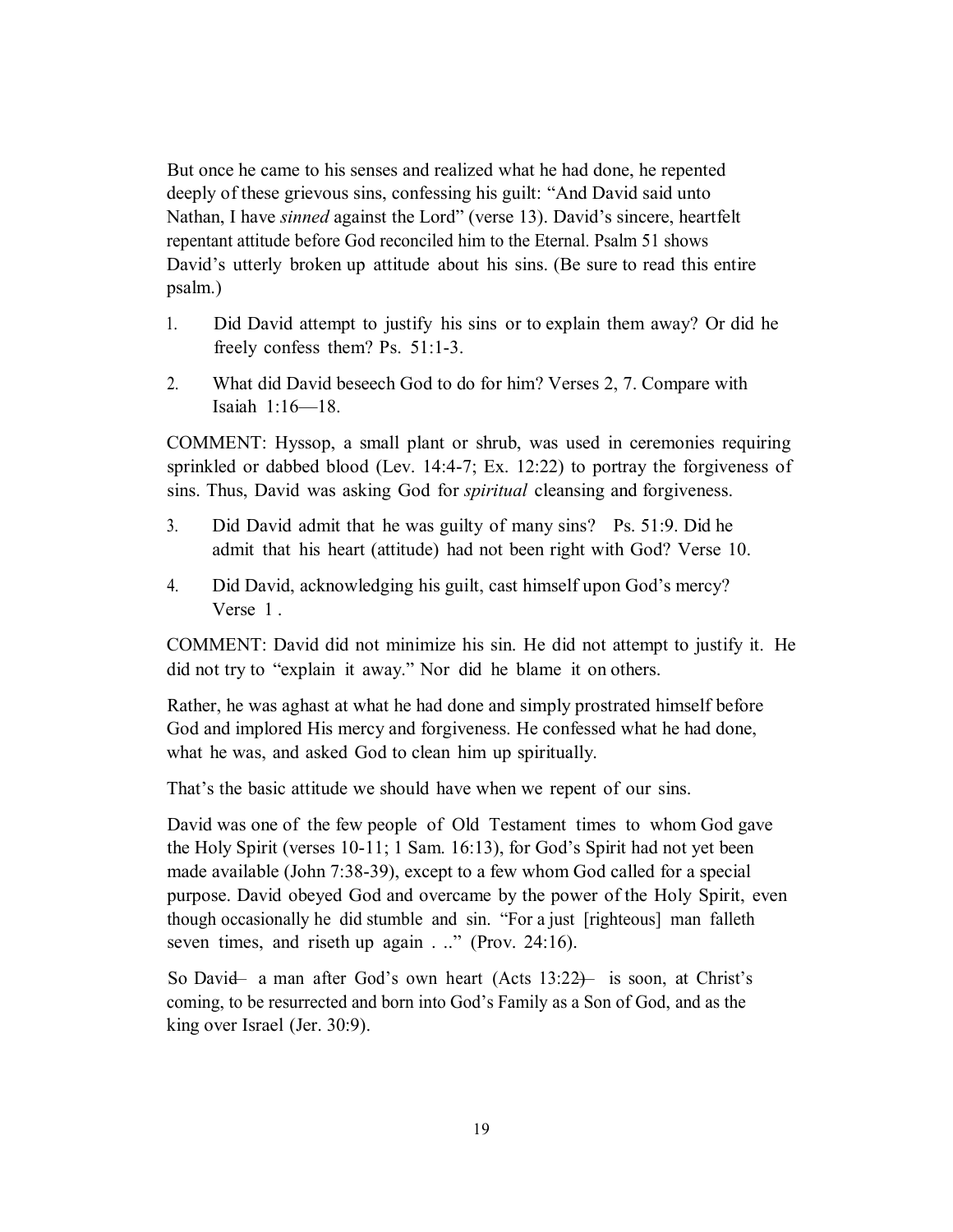#### **A Modern day Example**

There are many ways God can bring a person to repentance. We thought it would be of interest to our students to learn how God dealt with Mr. Herbert W. Armstrong, Editor-in-Chief, Founder and Chancellor of Ambassador College, and Pastor General of the Worldwide Church of God, as revealed in excerpts taken from his *Autobiography.*

"After the flash depression of 1920 had plunged all my major advertising clients into receiverships, sweeping away the publisher's representative business in Chicago, I hung grimly on for two years. It was futile.

"What I totally failed, then, to realize was that God was beginning to deal with me, to strike me down, to take away the 'idols' of business ambitions, and set me in His work for a very special mission. Jonah tried to escape on a ship from a mission of God. Isaiah protested he was unworthy. Jeremiah argued he was too young. Paul had to be knocked down. But it required *several* knockdowns to deflate me and wean me from a love of this world.

"It was bewildering —utterly frustrating! It seemed as if some mysterious, invisible hand was just disintegrating every business I ever started!

"That was exactly what *was* happening! The hand of God was taking away every activity on which my heart had been set—the business success before which shrine I had worshipped. This zeal to become important in the business world had become an IDOL. God was destroying the idol. He was knocking me down— again and again! He was puncturing the ego, and deflating the vanity.

"I had been beaten down. God had brought that about- though I didn't realize it then. This made surrender less difficult. Repeated business reverses, failure after failure, had destroyed my self-confidence. I was broken in spirit. The *sel f* in me didn't want to die. It wanted to try to get up from ignominious defeat and try again to tread the broad and popular *way* of vanity and of this world. But now I knew *that* way was wrong! I knew its ultimate penalty was death. But I didn't want to die now/

"It was truly a battle for life— a life and death struggle. In the end, I lost that battle as I had been losing all worldly battles in recent years.

"I told God I was only a burned out hunk of junk. In final desperation I threw myself on His mercy. If He could use my life, I would *give* it to *Him —not* in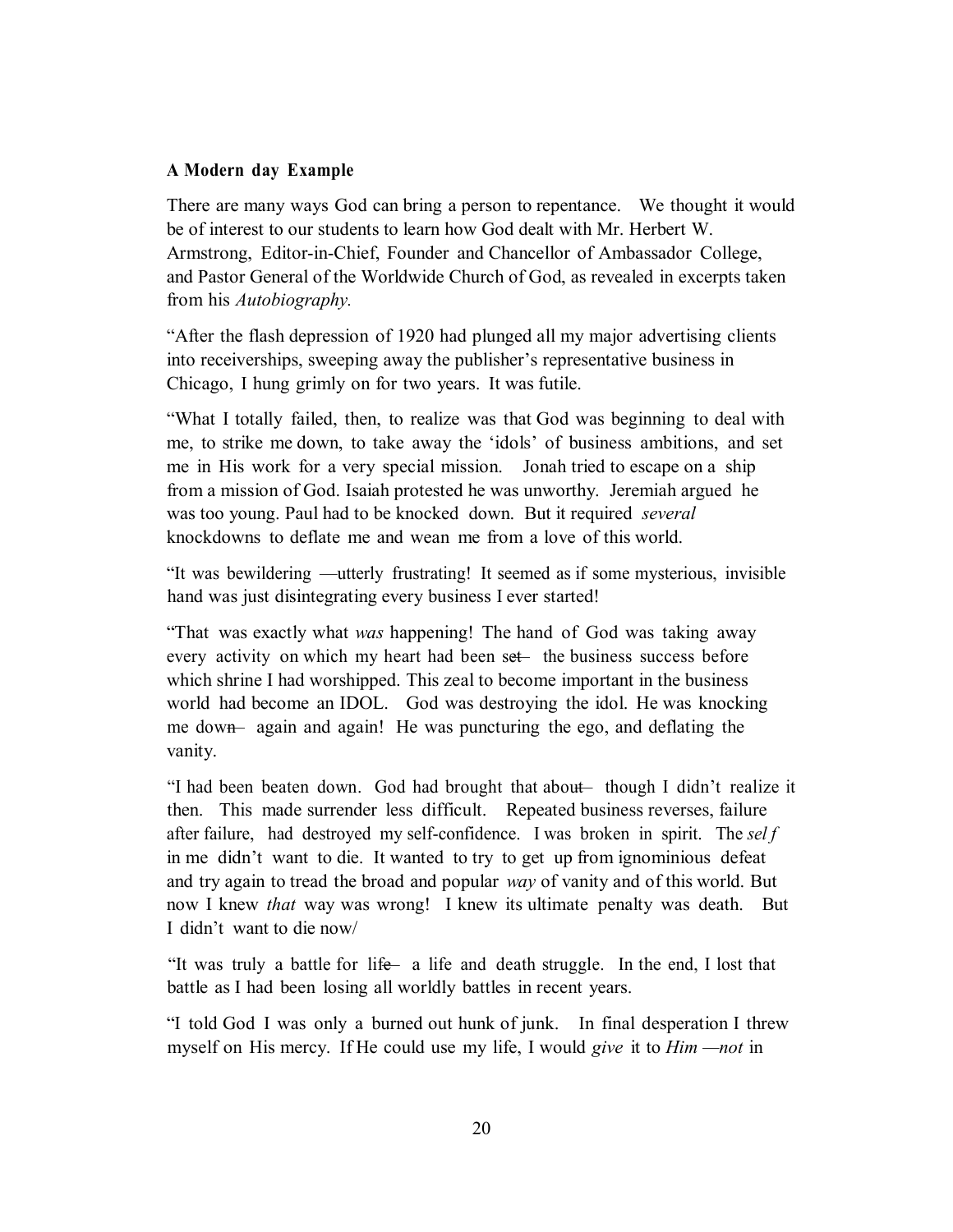physical suicide, but as a *living* sacrifice, to be used as He *willed.* Itwas worth nothing to me any longer.

"Jesus Christ had bought and paid for my life by His death. It really *belonged* to Him, and I told Him He could have it!

"From then on, this defeated no good life of mine was *God's.* I didn't see how it could be worth anything to Him. But it was His to use as His instrument, if He thought He could use it.

"It was humiliating to have to admit my wife had been right and that I had been wrong, in the most serious argument that ever came between us.

"It was shocking, disillusioning, to learn, after intensive study of the Bible for the first time, that what I had been taught from a child in Sunday school was, in so many basic points, the very opposite of what the Bible plainly states!

"I had argued. I commanded her to stop this ridiculous nonsense. I had said she was *crazy!*

"Finally I entered into an intensive study of the Bible for the first time in my life. I was determined to *prove* she was wrong, for her new belief and practice was contrary to the orthodox teaching of the large denominational churches that call themselves Christian. My study started early mornings, lasted often until 1:00 or 2:00 a.m.

"But to my utter disappointment and astonishment I found that the popular church teachings and practices were *not* based on the Bible. They had originated, as research in history had revealed, in paganism.

"The opening of my eyes to the *truth* brought me to the crossroads of my life.... It meant the final crushing of *vanity.* It meant a total *change of life!* It meant real *repentance,* for now I saw that I had been breaking God's law. I had been rebelling against God. It meant turning around and going the *way of* God the *way* of His Bible— living according to every word in the Bible, instead of according to the ways of society or the desires of the flesh and of vanity.

"Itwas a matter of which *way* I would travel for the remainder of my life. I had certainly reached the crossroads! In final desperation, I threw myself on His mercy. IfHe could use my life I would give it to Him.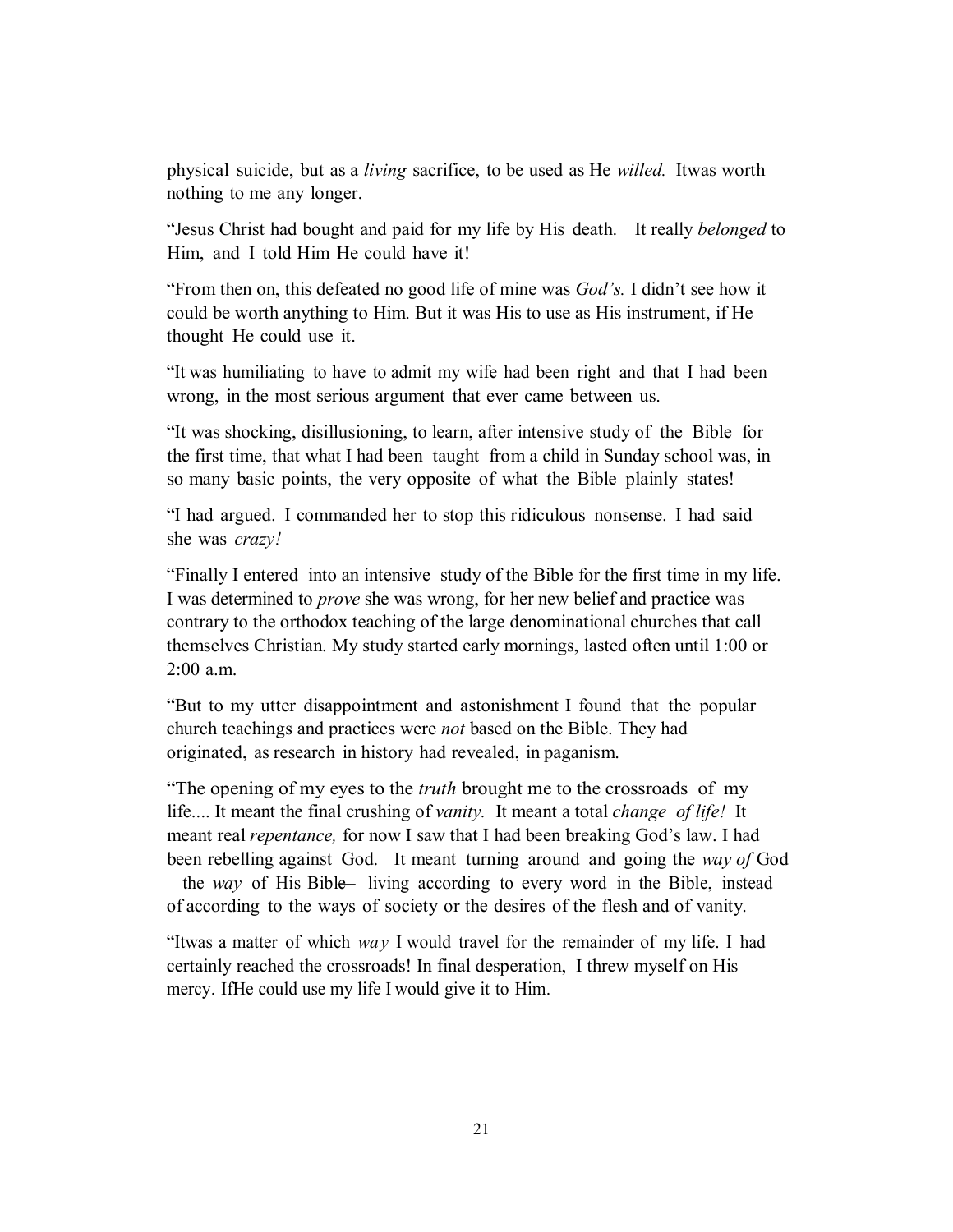"This utter surrender to God this *repentance* ... was the most bitter pill I ever swallowed. Yet it was the only medicine in all of my life that ever brought a healing!

"For I actually began to realize that I was findingyoy beyond words to describe in this total defeat. I had actually foundy in the study of the Bible—in the discovery of new truth heretofore hidden from my consciousness. And in surrendering *to God* in complete repentance, I found unspeakableyoy in accepting *Jesus Christ* as my personal Savior and my present High Priest.

"Somehow I began to realize a *new* fellowship and friendship had come into my life. I began to be conscious of a contact and fellowship with Christ, and with God the Father.

"When I read and studied the Bible, God was talking to *we* and now I loved to listen! I began to pray, and I *knew* that in prayer I was talking with God. I was not yet very well acquainted with God. **But one gets to be better acquainted with another by constant [daily] contact and continuous conversation."**

This was the experience of deep, heartfelt repentance Mr. Herbert W. Armstrong went through, as recorded in his *Autobiography.*

#### **Have You Really Repented?**

Have you come to the point in your life where you want to give up walking contrary to God and surrender yourself completely to Him?

Have you come to the place where you see yourself as you really are as God sees you?

Have you "sized yourself up" by means of the Ten Commandments, as magnified by the entirety of God's Word, and seen where you fall short? Are you willing to keep all of God's commandments?

Unless you have come to see yourself as Job saw himself; unless you have cried out to God for merciful forgiveness as David did; unless you have begun to change your attitudes, your thoughts, your actions and your ways; unless you have been really broken up about your past life; unless you have repented from the heart; unless you have made a complete about face in your life; unless you have done these things, it is clear from what you have learned that you simply have *not yet even begun to start the Christian way of life!*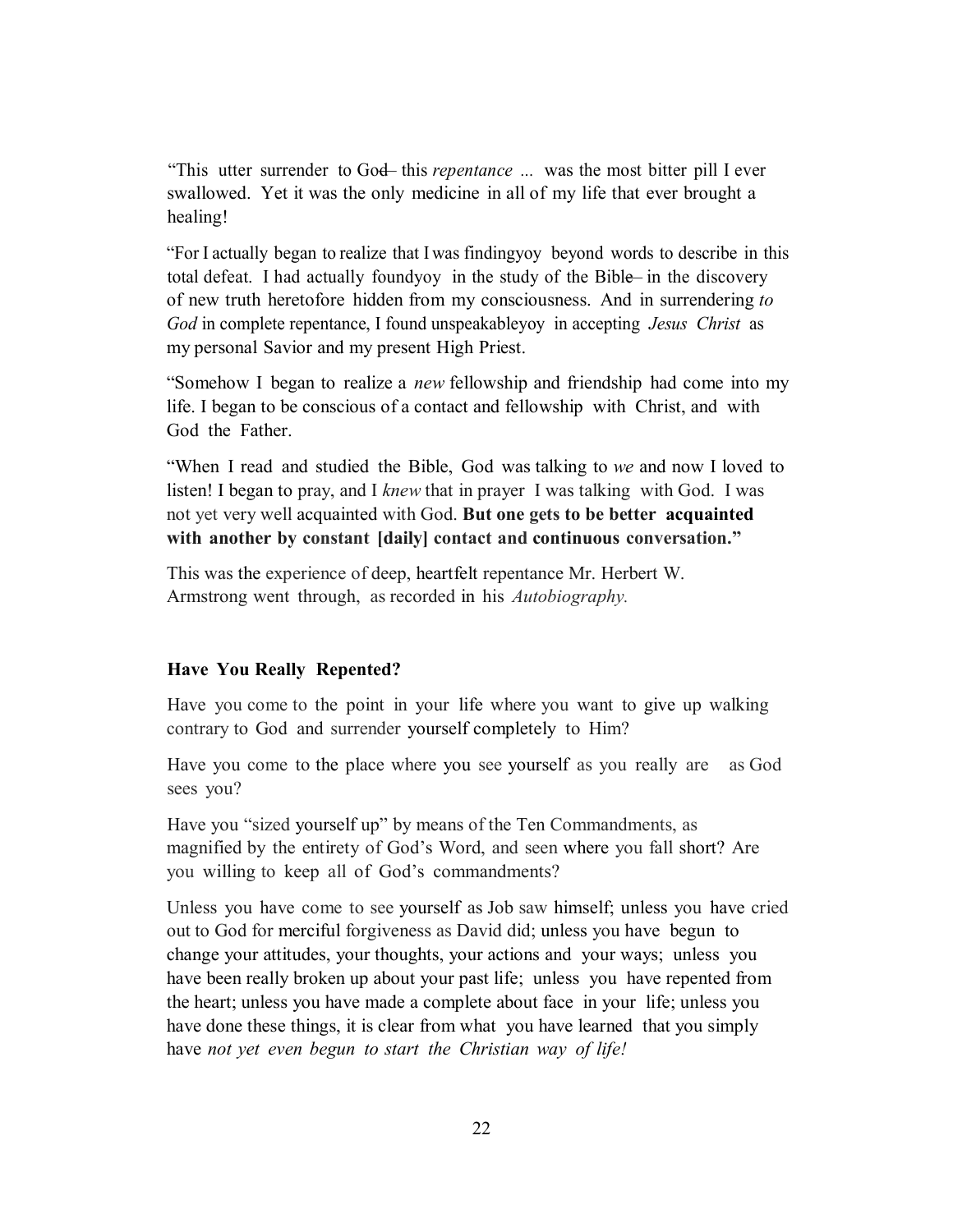Notice what the Apostle Paul says in 2 Corinthians 13:5: *"Examine yourselves,* whether ye be in the faith; *prove* your own selves...." The prophet John [ t he B ap t i s t] told the Pharisees and Sadducees to "Bring forth therefore fruits meet for [befitting] repentance" (Matt. 3:8).

How can you examine prove your own self? By comparing your life, thoughts, words and actions with the Word of God.

God's eyes are upon those who are of a meek and contrite spirit— those who tremb le before the [power] of His Word. God recognizes arepentant attitude a broken spirit, a humble seeking for forgiveness and mercy. *He will truly honor all who turn from works and deeds that His Word defiries assin.*

True repentance requires a *permanent change of direction.* It is a *total commitment* to a course from which there is no turning back. It is not a temporary, spontaneous emotional response so prevalent today in religious "revival" meetings. You have learned that it is something much deeper and vastly more profound!

Have you *really* repented?

#### **TEST YOUR MEMORY**

This quiz is designed to help you remember the important facts you learned in this lesson. You simply circle or underline each correct answer. After you finish this test, check your choices with the correct answers listed at the end of this test, and then rate yourself.

- 1. What is sin?
	- A. Doing what the world tells us in sin.
	- B. Going to movies, dancing and playing cards.
	- C. The transgression of God's law.
	- D. All of the above.

# **2. Beginning with Adam and Eve in the Garden of Eden.**

- A. All humans, except Christ, have sinned
- B. Most, except for a few, have sinned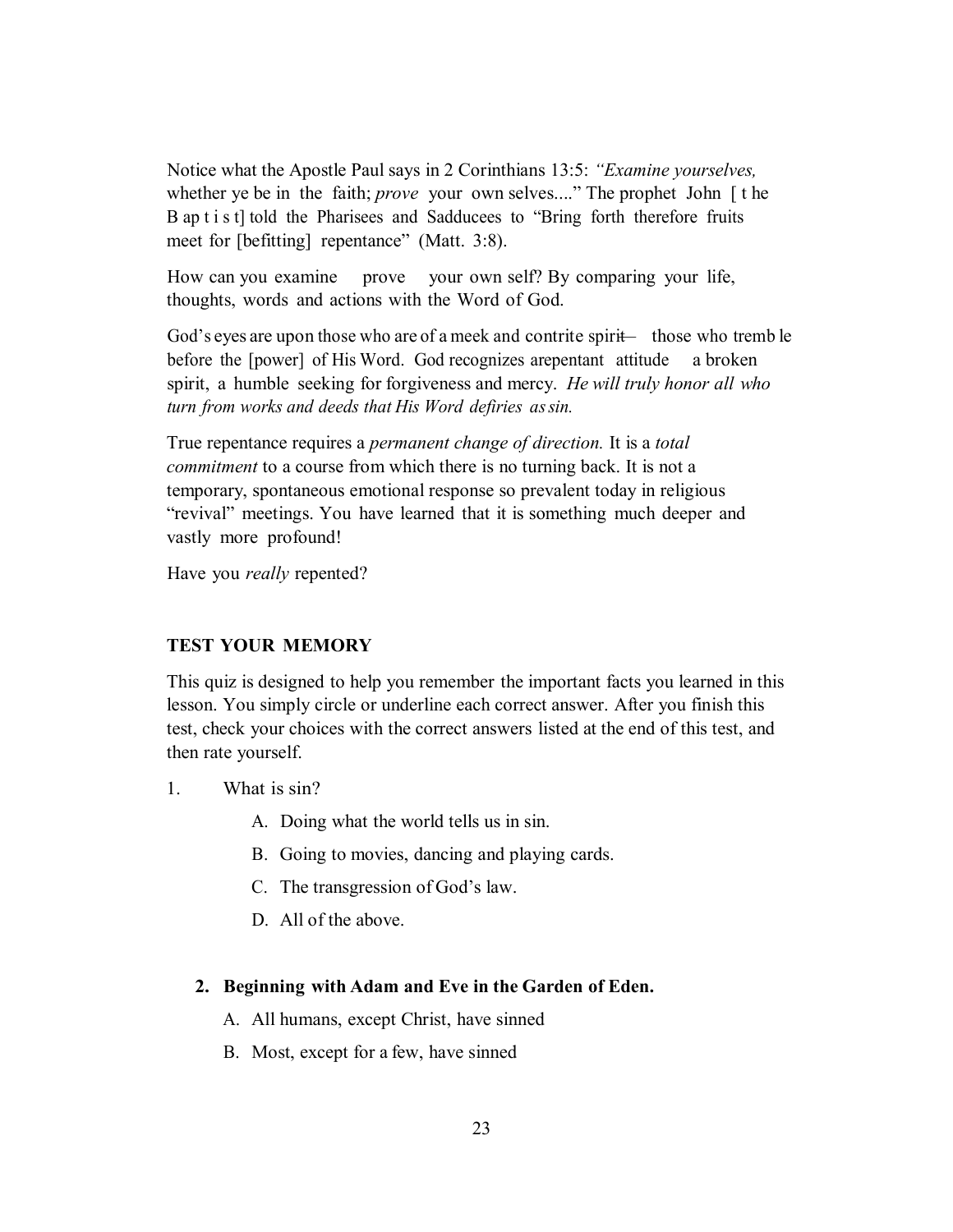- C. Eternal death had not been the penalty of sin
- D. Most people have obeyed God's law.

#### **3. What is the only way the eternal penalty of sin can be paid for us?**

- A. By professing that Jesus is the Lord.
- B. By joining the church of your choice.
- C. By attending church every week.
- D. By claiming the sacrifice of Jesus Christ, who died for our sins.
- 4. **The** first step **toward salvation to having** one's sins **forgiven and the penalty of sin erased** — is to
	- A. Repent of sin.
	- B. Have a "religious experience"
	- C. Merely be sorry for one's sins and mistakes.
	- D. Avoid all association with this evil world.

## **5. Repentance is**

- A. Simply an emotional "feeling" we must somehow work up to become a Christian.
- B. Merely "accepting Christ."
- C. Not really necessary for salvation.
- D. The first step toward becoming a true Christian.

# **6. To "repent"**

- A. Means to stop transgressing one's conscience.
- B. Has nothing to do with making a total commitment to following God's way of life.
- C. Means to "change direction"— to go the opposite way, in this case, God's way.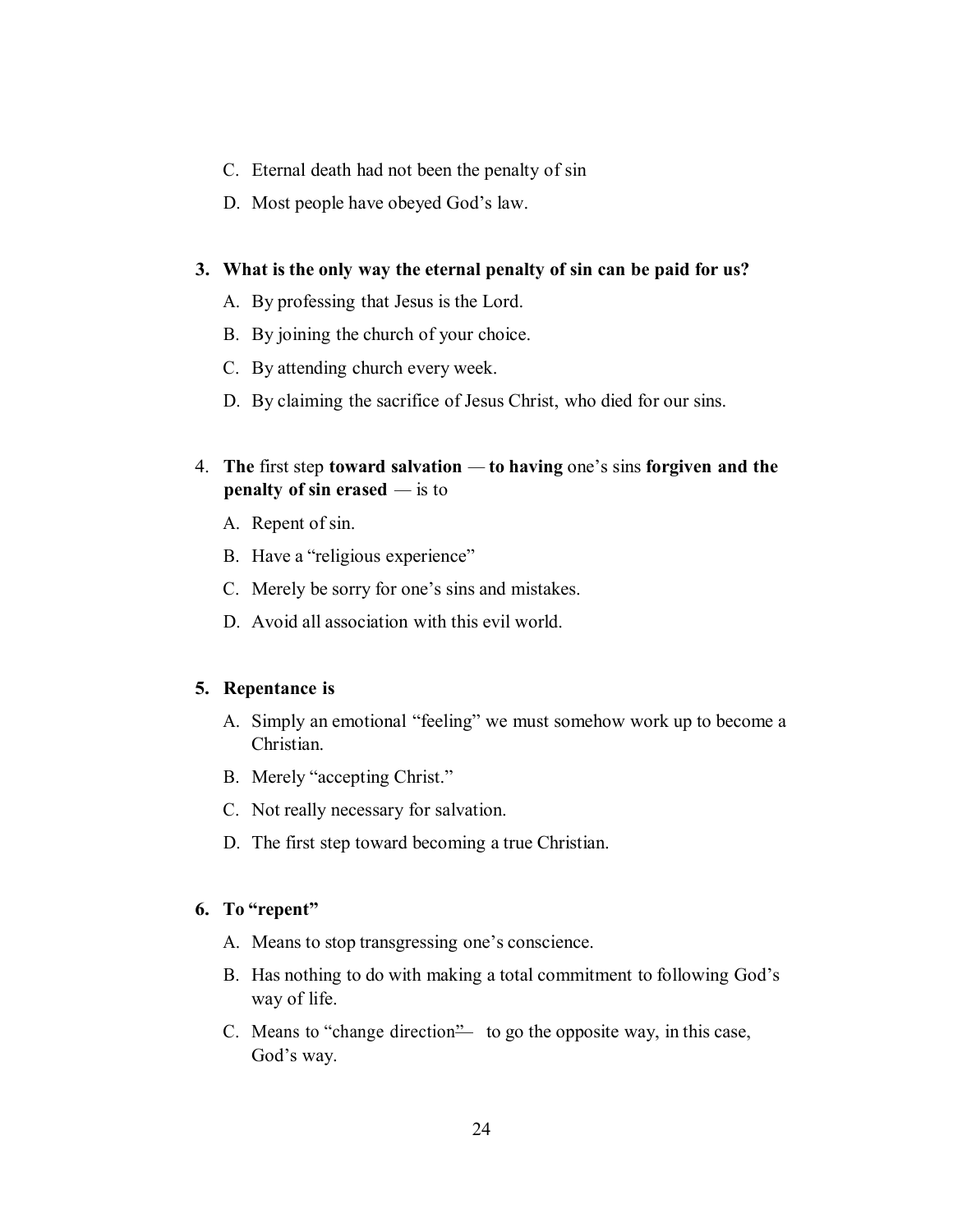D. Definitely does not involve a change of direction in any facet of one's way of living.

# **7. What, exactly, are we to repent of or turn from?**

- A. Certainly not our disobedience to God's law.
- B. Sin, as defined by God's word.
- C. Only our breaking of the Ten Commandments in the letter.
- D. Only our breaking of man's laws.

#### **8. Satan is the**

- A. Father of sin (John 8:38 44).
- B. 'god' of this world (2 Cor. 4:4).
- C. Prince of the power of the air (Eph. 2:2).
- D. All of the above.

# **9. Where do evil thoughts and desires to commit sin originate?**

- A. From nowhere in particular.
- B. They have been inherited from Adam and Eve.
- C. From Satan, who "broadcasts' the evil characteristics of his sinful nature to our minds.
- D. From an evil nature God created in each of us.

# **10. "Human nature" is in reality**

- A. Inherited from our parents.
- B. The acquired nature or attitude of sin that comes from Satan.
- C. The good that comes from within our natural minds.
- D. None of the above.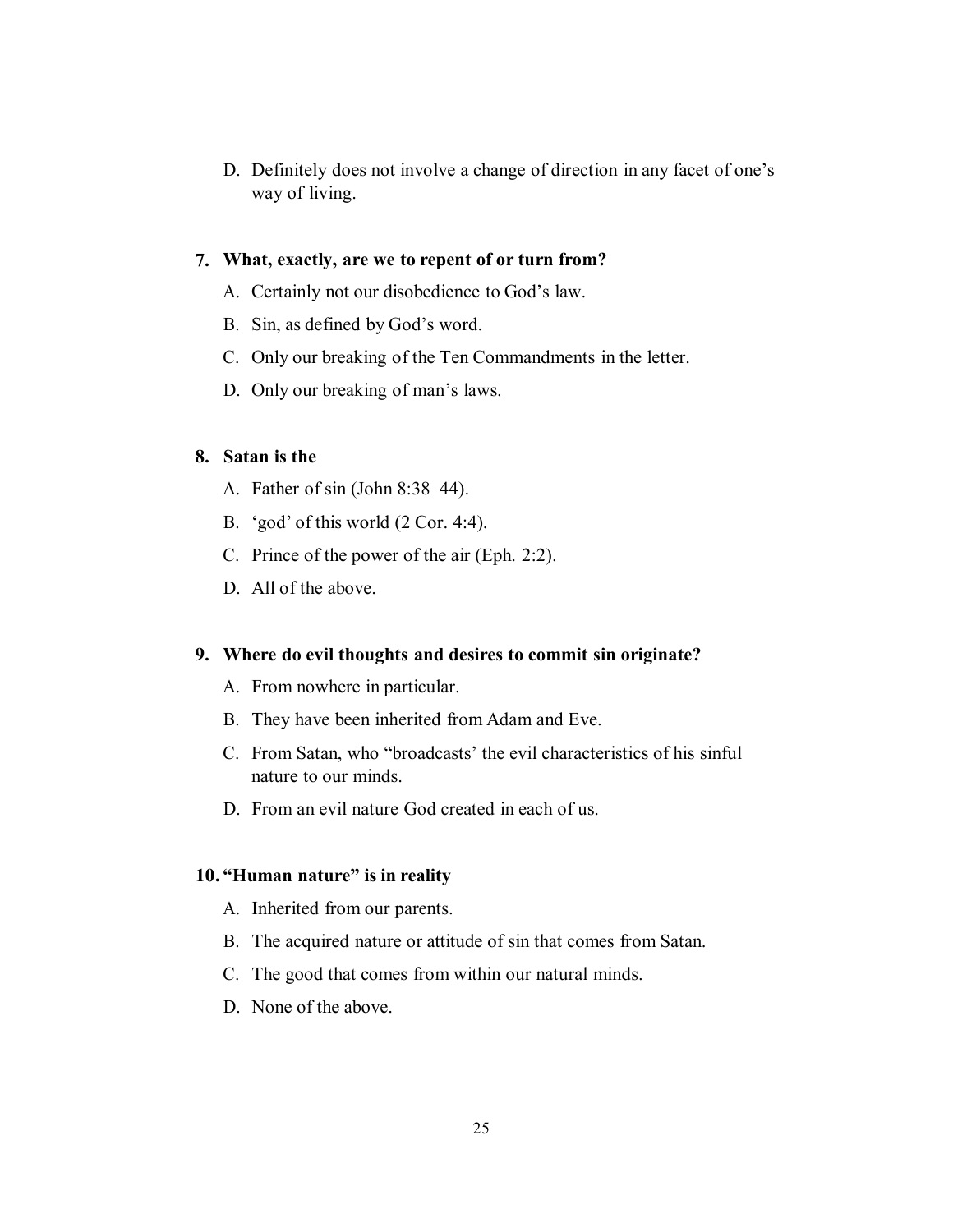# **11.The natural or "carnal mind" (Rom 8:7), influenced by Satan's "broadcasting," is not**

- A. Vain.
- B. Selfish and greedy.
- C. Respectful and obedient to God's authority.
- D. Self-centered, but always concerned about the welfare of others.

#### **12. Real repentance**

- A. Must involve a deeply sincere and heartfelt abhorrence of one's past sins.
- B. Is not something God must grant.
- C. Is being thankful you are so "good" that you can see and accept God's truth.
- D. Is taught by the churches of this world.

#### **13. Repentance**

- A. Involves merely going to church once a week.
- B. Involves giving one's life in total obedience and service to God.
- C. Is a matter of giving up everything that is good for us.
- D. And conversion do not make possible our right use of God's material creation through the guidance of His laws and Holy Spirit.

#### **14.What is the Bible definition of "righteousness"?**

- A. God's commandments and our keeping of them.
- B. Following the dictates of human nature.
- C. Following the ways of this world's societies.
- D. Doing what comes naturally.

#### **15.Who are justified before God?**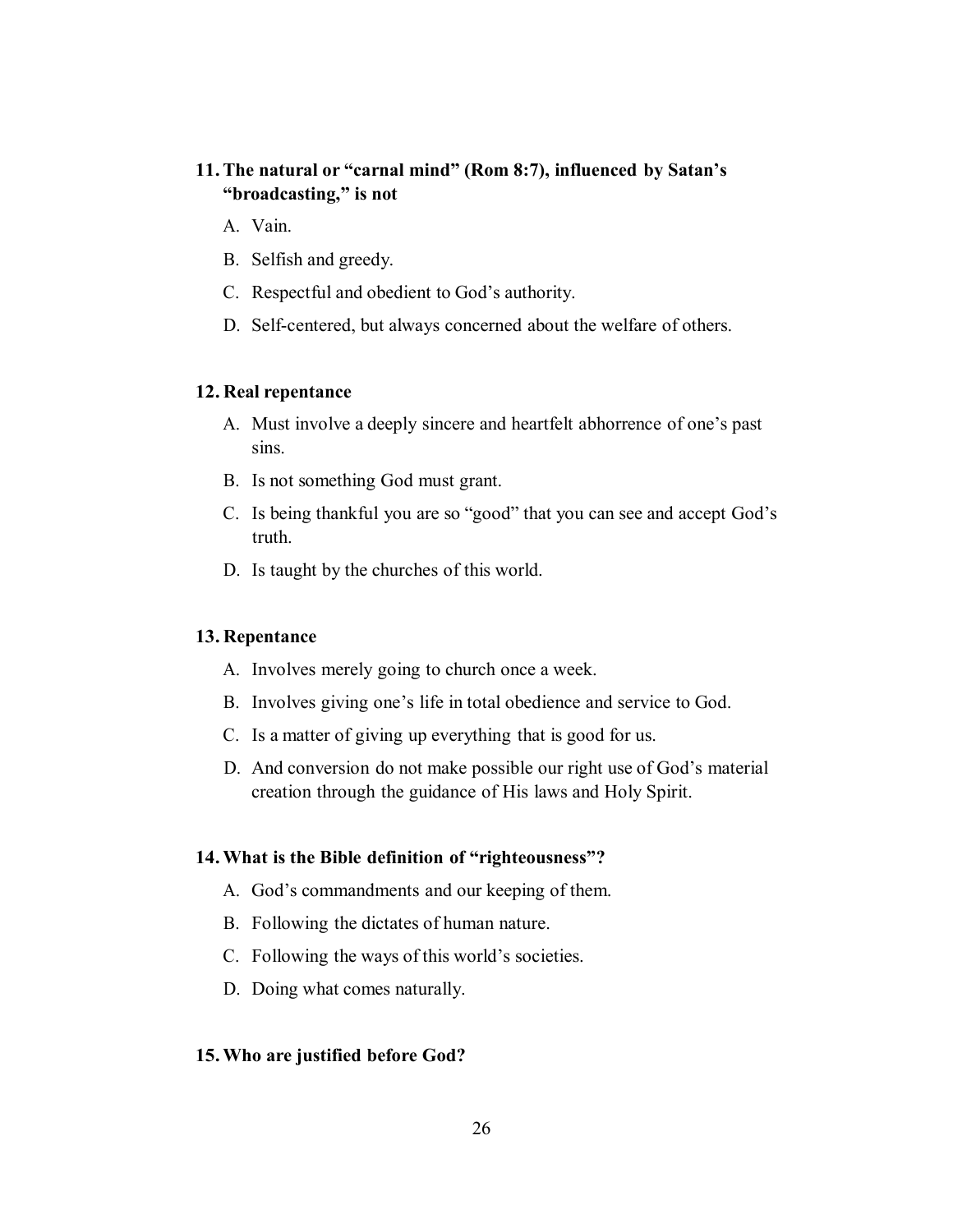- A. The hearers of God's law.
- B. The doers of God's law.
- C. No one can be justified before the great God because "all have sinned."
- D. All are now justified because Christ died for the sins of the whole world and kept God's law in our stead.

#### **16.The spiritual intent and purpose of God's law is**

- A. To show us how to love God and neighbor.
- B. Not to show us where we need to change our way of life.
- C. To exact the death penalty on mankind as punishment for disobeying the law.
- D. To withhold His blessings from mankind.

#### **17.Whom does God command to repent?**

- A. Only those to whom Jesus personally preached the Gospel.
- B. Just those to whom Peter preached on the day of Pentecost.
- C. Everyone, because "all have sinned."
- D. Certainly not those who have little, if anything, of which to repent.

#### **18.The "natural mind"**

- A. Does not want to submit to God.
- B. Seeks to minimize or explain away sins.
- C. Rejects God's way of life in order to keep the traditions on men.
- D. All of the above.

## **19.The forgiveness of oar sins is possible**

- A. Through human works of penance to pay for our sins.
- B. Only by our repentance and acceptance of Christ's sacrifice, which paid the penalty of our sins.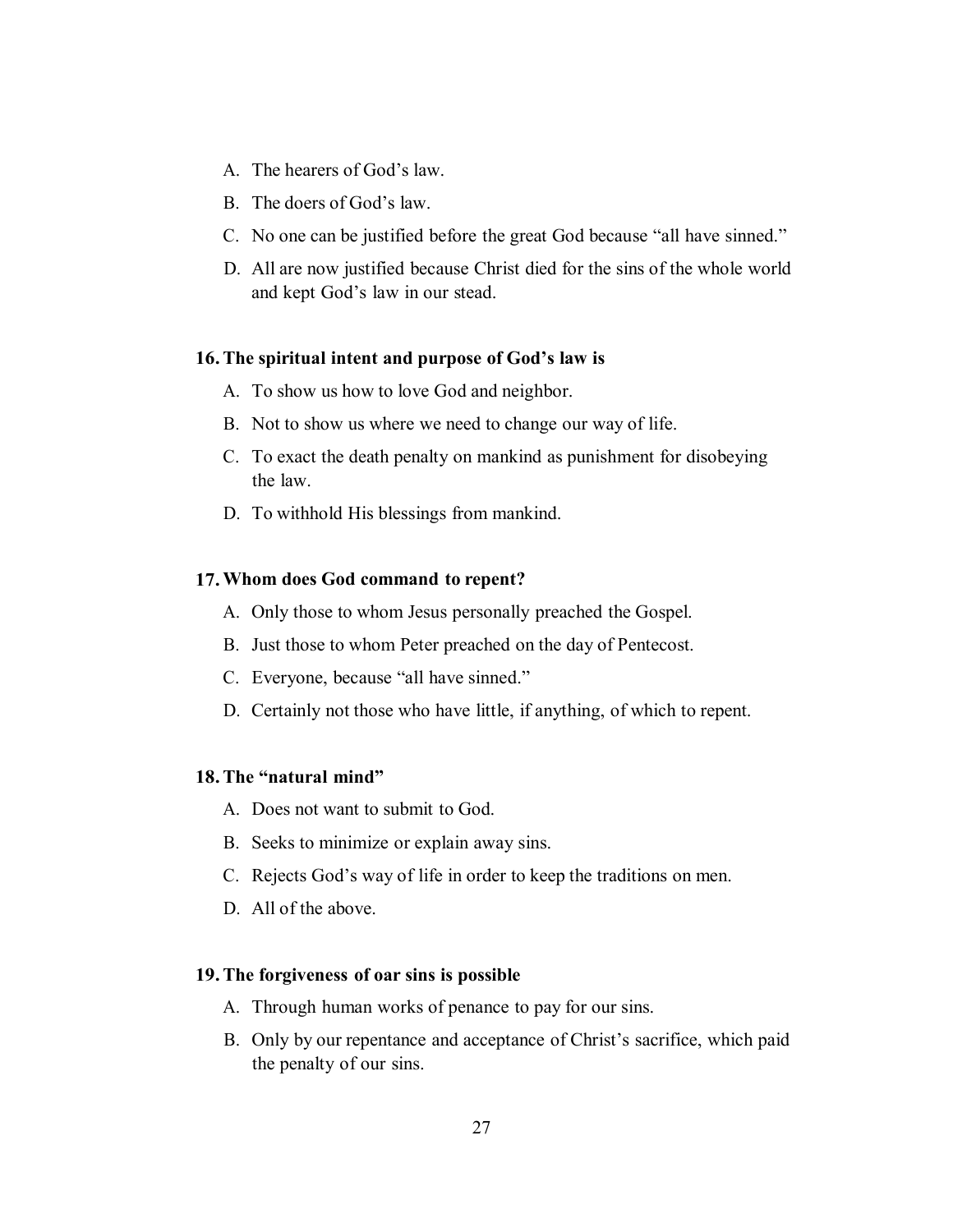- C. By fasting and afflicting of one's body.
- D. Through the use of beads, indulgences and different forms of penance.

#### **20. What does God command those who want to become true Christians?**

- A. To dabble in the religious philosophies of this world.
- B. To participate in this world's religious customs.
- C. To totally divorce themselves from everything and everybody in this world.
- D. To forsake all of the world's ways defined as sin in the Bible.

### **21. The "sorrow of the world"**

- A. Leads to true repentance.
- B. Leads to death
- C. Is required for salvation.
- D. Is what Peter referred to when he commanded, "Repent!" (Acts 2:38).

# **22. One reason David was a man after God's own heart (Acts 13:22) was because he**

- A. Sinned grievously.
- B. Was "sorry" for his mistake.
- C. Always was a righteous man.
- D. Repented deeply and sincerely of his sins.

#### **23. To "examine" yourself spiritually**

- A. Means to ask a friend if he things you are living a "good" life.
- B. Means to compare your life, thoughts, words and actions with the Word of God.
- C. Has nothing to do with evaluating yourself to see if you have really changed your way of life.